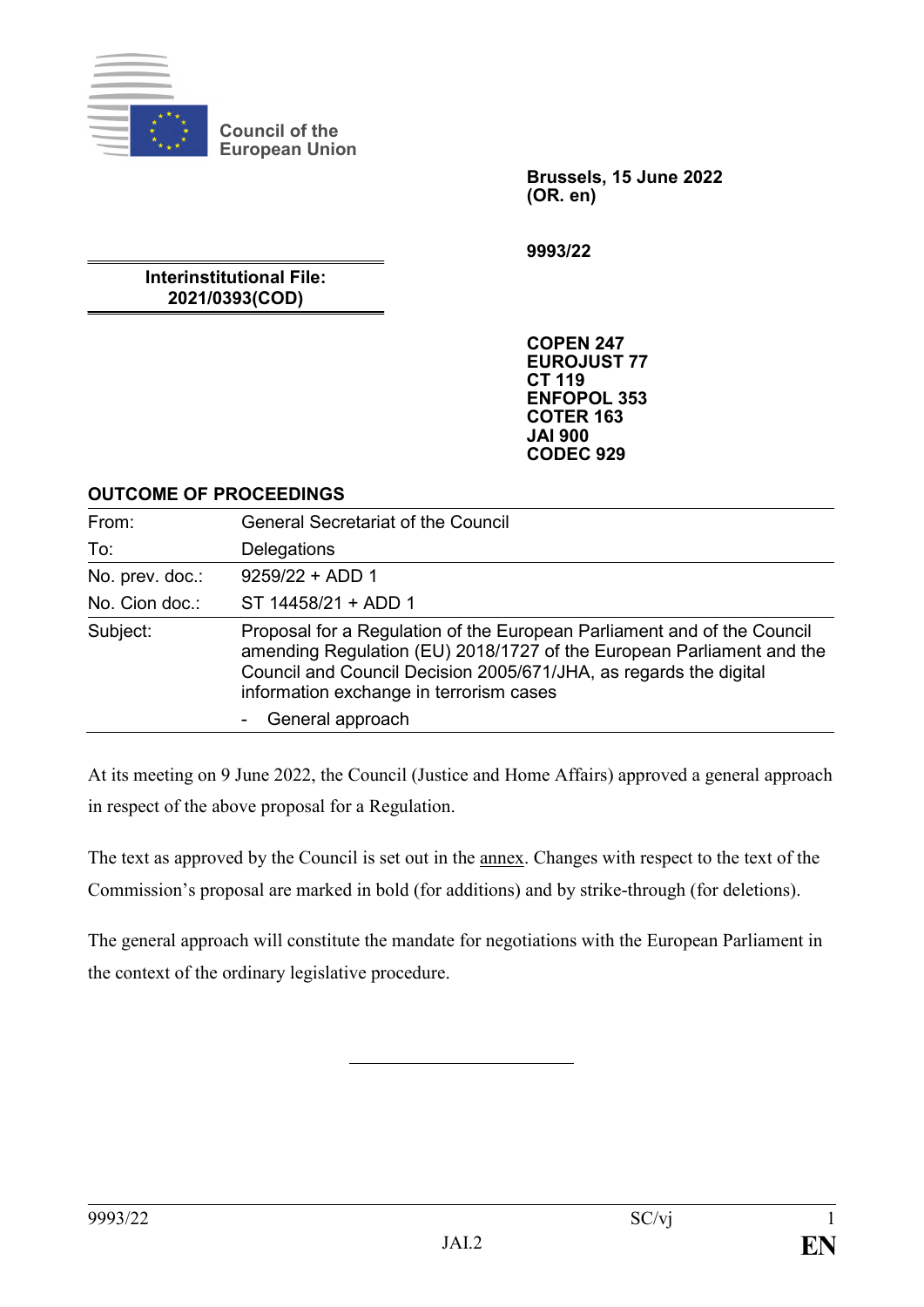#### Proposal for a

## **REGULATION OF THE EUROPEAN PARLIAMENT AND OF THE COUNCIL**

# **amending Regulation (EU) 2018/1727 of the European Parliament and the Council and Council Decision 2005/671/JHA, as regards the digital information exchange in terrorism cases**

#### THE EUROPEAN PARLIAMENT AND THE COUNCIL OF THE EUROPEAN UNION,

Having regard to the Treaty on the Functioning of the European Union, and in particular Article 85 thereof,

Having regard to the proposal from the European Commission,

After transmission of the draft legislative act to the national parliaments,

Acting in accordance with the ordinary legislative procedure**<sup>1</sup>** ,

Whereas:

(1) Regulation (EU) 2018/1727 of the European Parliament and of the Council**<sup>2</sup>** established Eurojust and sets out its tasks, competence and functions.

1

**<sup>1</sup>** [….].

**<sup>2</sup>** Regulation (EU) 2018/1727 of the European Parliament and of the Council of 14 November 2018 on the European Union Agency for Criminal Justice Cooperation (Eurojust), and replacing and repealing Council Decision 2002/187/JHA (OJ L 295, 21.11.2018, p. 138).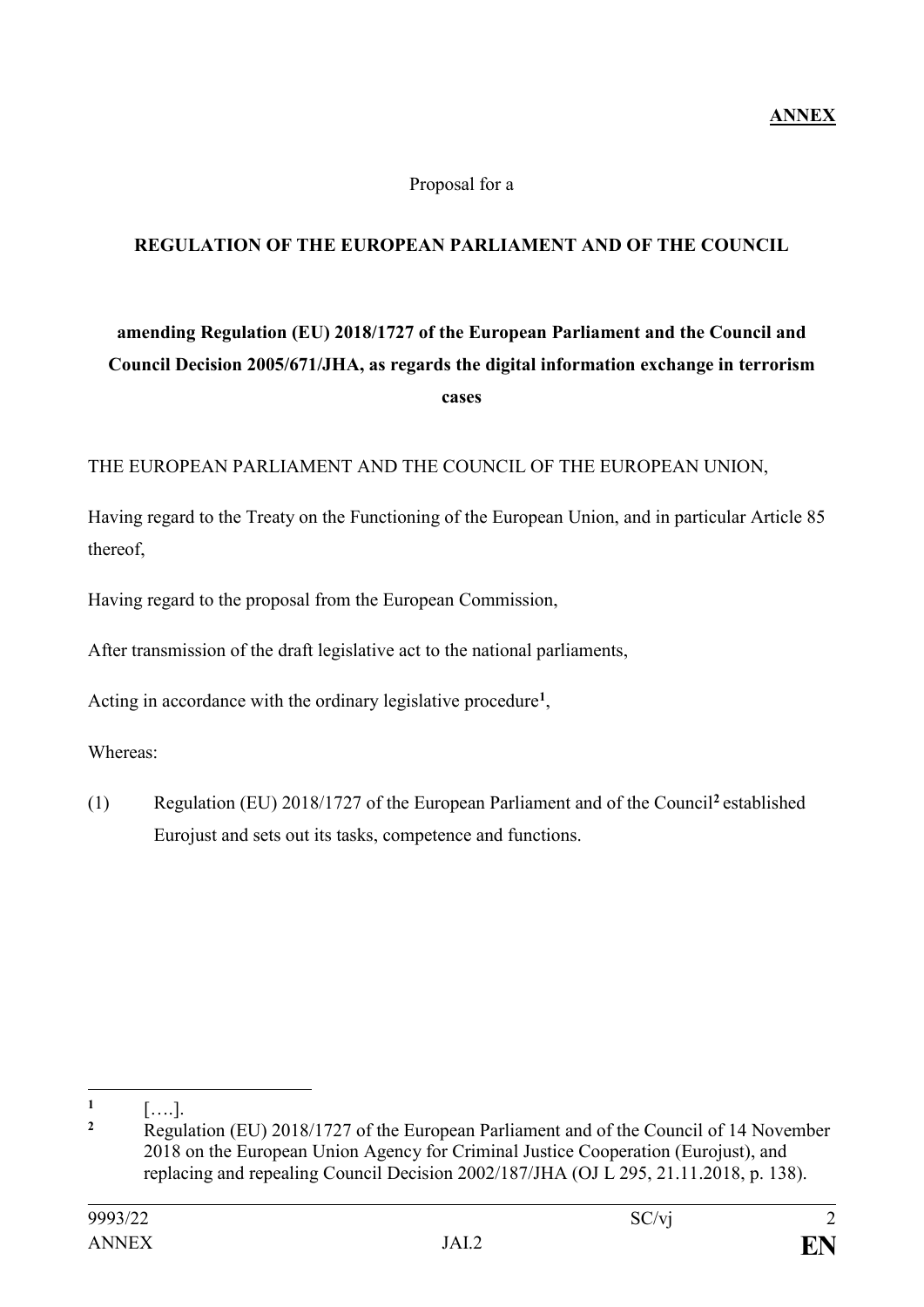- (2) Council Decision 2005/671/JHA**<sup>3</sup>** sets out that in order to combat terrorism it is essential to have the fullest and most up-to-date information possible. It obliges Member States' competent national authorities to provide Eurojust with information on prosecutions and convictions for terrorist offences, which affect or may affect two or more Member States.
- (3) Inconsistencies in the interpretation of Decision 2005/671/JHA cause that information is not shared at the right time, not the appropriate information is shared or information is not shared at all. Eurojust needs to receive sufficient information to identify links between cross-border investigations.
- (4) Assisting the competent authorities of the Member States in ensuring the best possible coordination of investigations and prosecutions, including the identification of links, is an important task of Eurojust under Regulation (EU) 2018/1727. It enables Eurojust to take a more proactive approach and provide better services to the Member States, for example suggesting the initiation of investigations, identifying coordination needs, potential cases of *ne bis in idem* and prosecution gaps.
- (5) In September 2019, Eurojust has set up the European Judicial Counter-Terrorism Register based on Decision 2005/671/JHA with the specific objective to identify potential links between judicial proceedings against suspects of terrorist offences and possible coordination needs stemming from these.
- (6) As the register has been set up after Regulation (EU) 2018/1727 had already been adopted, the European Judicial Counter-Terrorism Register is neither technically well integrated at Eurojust nor legally well integrated in Regulation (EU) 2018/1727. Therefore, it is necessary to remedy that.

 $\overline{3}$ **<sup>3</sup>** Council Decision 2005/671/JHA of 20 September 2005 on the exchange of information and cooperation concerning terrorist offences (OJ L 253, 29.09.2005, p. 22).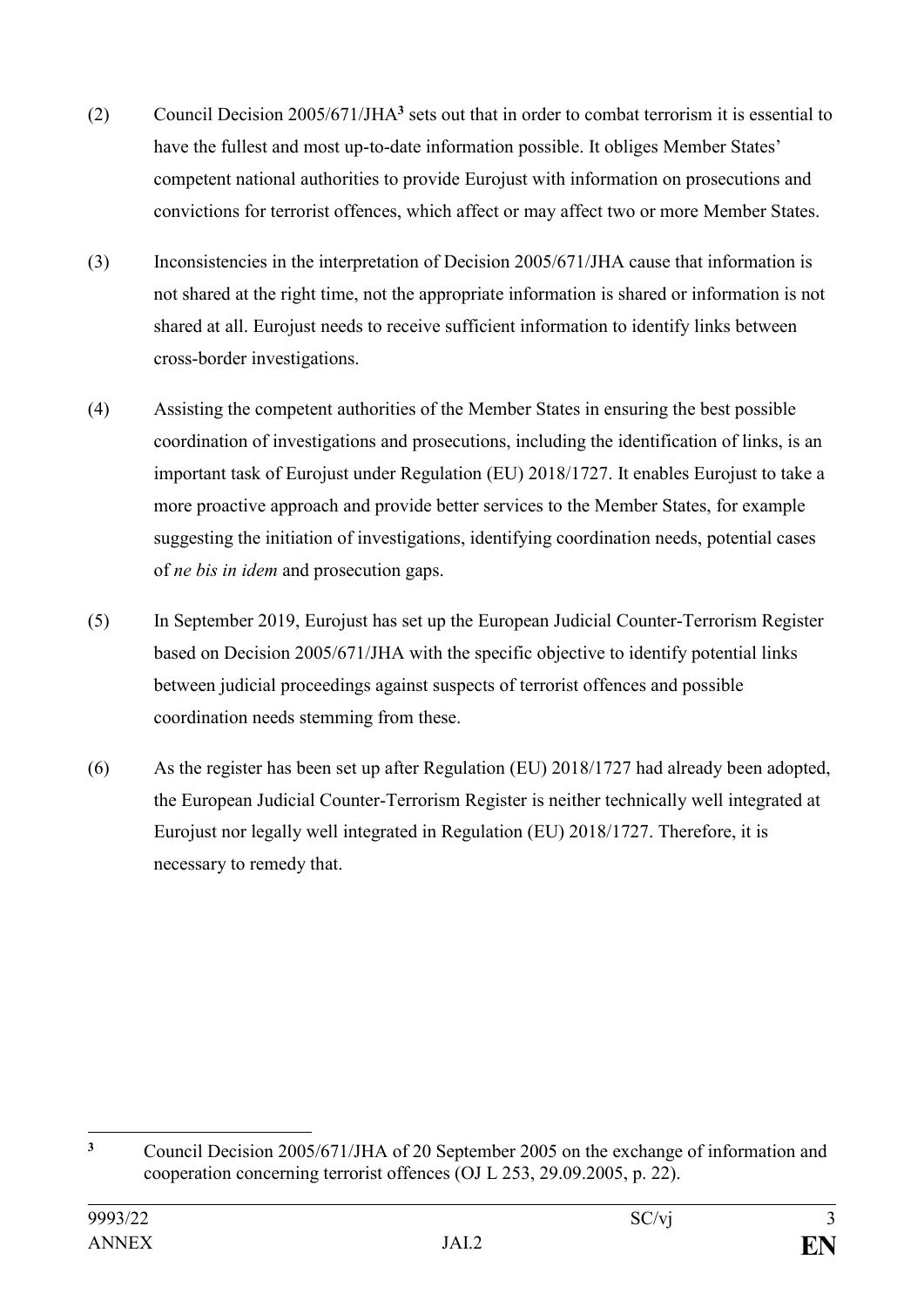- (7) To combat terrorism effectively, efficient exchange of information for investigation or prosecution of terrorist offences between competent authorities and Union agencies is crucial. It is essential to have the most complete and updated information possible. The persistence of the terrorist threat and the complexity of the phenomenon raise the need for an ever greater exchange of information.
- (8) As terrorist organisations are increasingly involved in other forms of serious crimes, such as trafficking in human beings, drug trafficking or money laundering, it is also necessary to cross-check judicial proceedings against such serious crimes.
- (9) In order to enable Eurojust to identify cross-links between cross-border judicial proceedings against suspects of terrorist offences as well as cross-links between judicial proceedings against suspects of terrorist offences and information processed at Eurojust relating to other cases of serious crimes, it is essential that Eurojust receives sufficient information to enable Eurojust to cross-check this data.
- (10) The competent authorities need to know exactly what kind of information they have to transmit to Eurojust, at what stage of the national proceedings and in which cases, in order to provide such data. This is expected to increase the information Eurojust receives significantly.
- (11) Directive (EU) 2017/541 of the European Parliament and of the Council**<sup>4</sup>** is the reference point for national authorities to define terrorist offences as implemented in national law.

1

**<sup>4</sup>** Directive (EU) 2017/541 of the European Parliament and of the Council of 15 March 2017 on combating terrorism and replacing Council Framework Decision 2002/475/JHA and amending Council Decision 2005/671/JHA (OJ L 88, 31.3.2017, p. 6).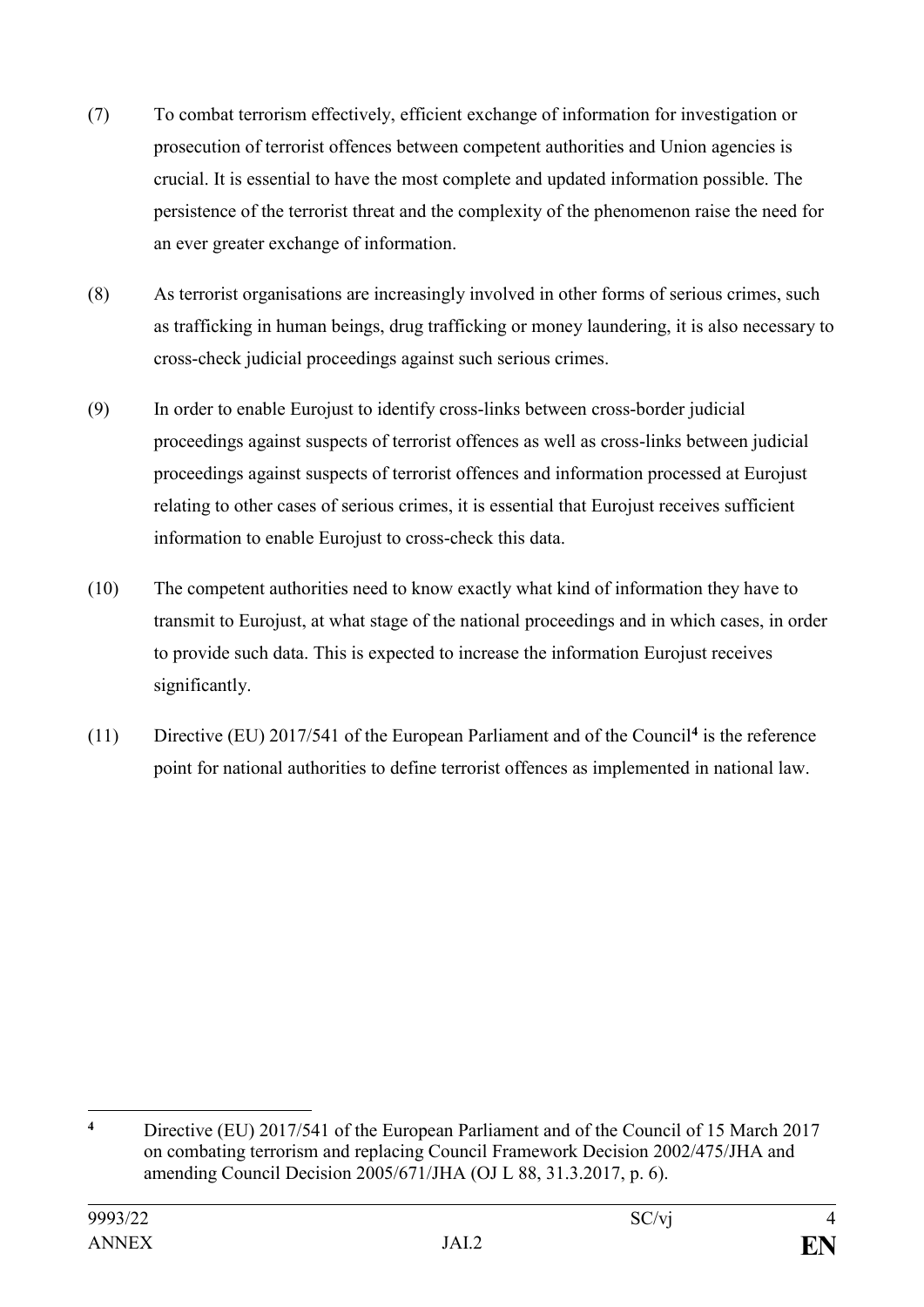- (12) For the identification of cross-links between terrorism investigations and judicial proceedings against suspects of terrorist offences, reliable identification data is crucial. Due to the uncertainties regarding alphanumerical data especially for third country nationals, it should be possible to exchange biometric data **where, according to national law, such data are held by or can be transmitted to the competent national authorities**. Due to the sensitive nature of biometric data and the impact processing of biometric data has on the respect for private and family life and the protection of personal data, as enshrined in Articles 7 and 8 of the Charter of Fundamental Rights of the European Union, **such data may only be transmitted in cases where it is strictly necessary for the reliable identification of the data subject** a strict necessity test should be applied by the competent authorities and Eurojust in each case.
- (13) As information about existing cross-links to other judicial proceedings is most useful at an early stage of the investigation, it is necessary that the competent authorities provide information to Eurojust as soon as **the case is referred to a judicial authority in accordance with national law** judicial authorities are involved. **Depending on the applicable national provisions, the point at which a case is referred to a judicial authority may be when, for example, the authority is informed of an ongoing investigation, authorises or orders an investigation measure or decides on prosecution.** If the competent national authorities are already aware of cross-links, they should inform Eurojust accordingly.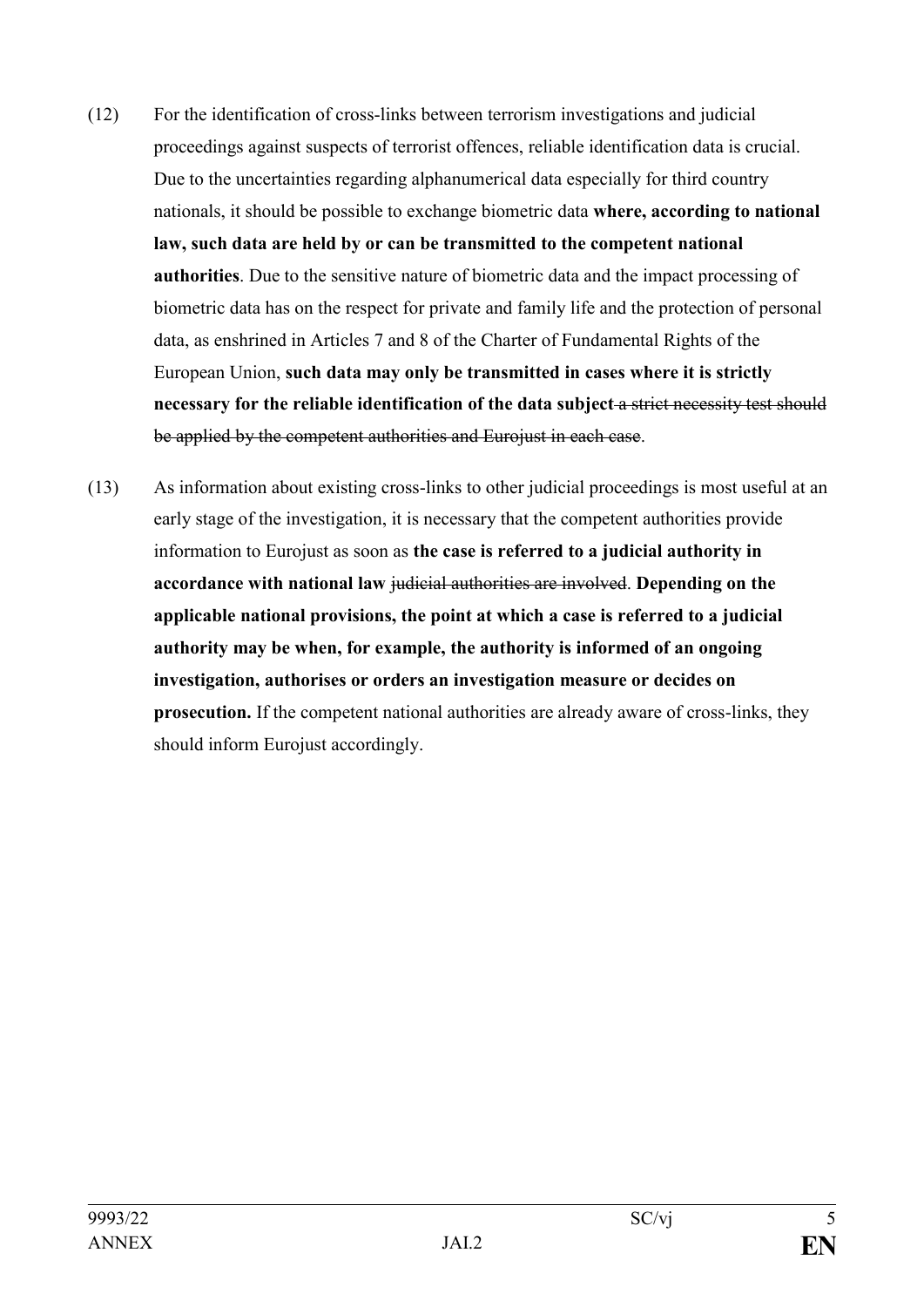- (14) In order to ensure the accuracy of the data in the European Judicial Counter-Terrorism Register, to identify cross-links early and to ensure time limits are respected, the competent national authorities should keep the information provided up-to-date update the information provided regularly. Such updates should include new information relating to the person under investigation, judicial decisions such as pre-trial detention or opening of the court proceedings and judicial cooperation requests or identified links with other jurisdictions.
- (15) Given the sensitive nature of judicial proceedings against suspects of terrorist offences, it is not always possible for the competent national authorities to share the information on terrorist offences at the earliest stage. Such derogations from the obligation to provide information should remain an exception.
- (16) For the purposes of exchanging and processing sensitive data between competent national authorities and Eurojust for protecting such data against unauthorised disclosure and cyber attacks, and without prejudice to future technological developments, secure communication channels, such as the secure communication connections referred to in Article 9 of Council Decision 2008/976/JHA**<sup>5</sup>** or the decentralised IT system as defined in Regulation (EU) […/…] of the European Parliament and of the Council**<sup>6</sup>** [*Regulation on the digitalisation of judicial cooperation*] should be used. In order to exchange data securely and protect the integrity of the communication and data exchange, the case management system should be connected to such secure communication systems and meet high cybersecurity standards.

1

**<sup>5</sup>** Council Decision 2008/976/JHA of 16 December 2008 on the European Judicial Network (OJ L 348, 24.12.2008, p. 130).

**<sup>6</sup>** Regulation (EU) […/…] of the European Parliament and of the Council on the digitalisation of judicial cooperation and access to justice in civil, commercial and criminal law cases  $(OJ L...).$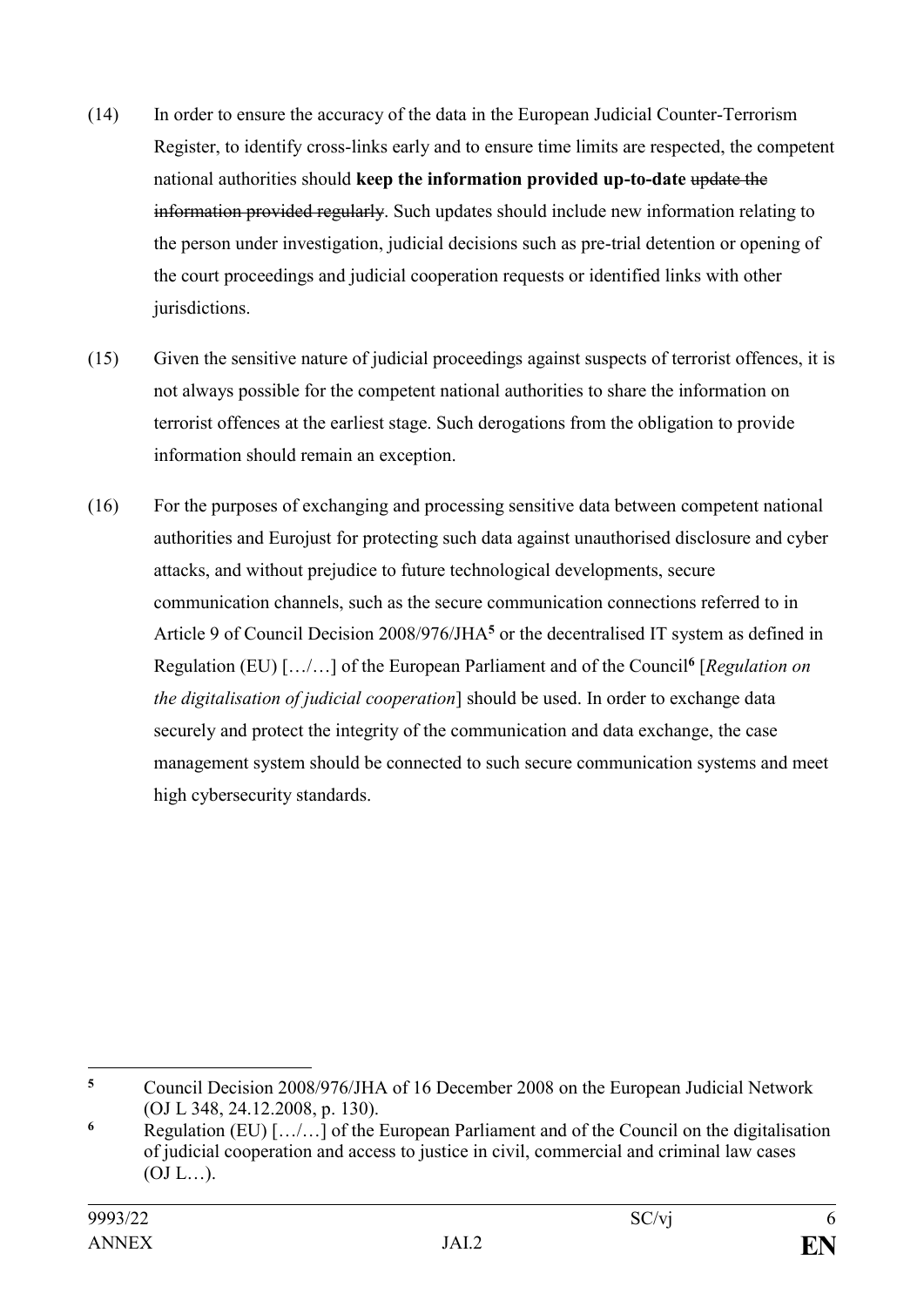- (17) In order to ensure uniform conditions for the implementation of this Regulation as regards the establishment and use of the decentralised IT system for the cases not covered by Regulation (EU) […/…] of the European Parliament and of the Council**<sup>7</sup>** [*Regulation on the digitalisation of judicial cooperation*], implementing powers should be conferred on the Commission. Those powers should be exercised in accordance with Regulation (EU) No 182/2011 of the European Parliament and of the Council**<sup>8</sup>** .
- (18) The transmission of unstructured data makes manual intervention necessary, creates additional administrative burden, and reduces the quality of the results of cross-checking. Therefore, national competent authorities should transmit the data in a structured manner while respecting minimal interoperability requirements as defined in the European Interoperability Framework**<sup>9</sup>** . In addition, the transfer of data should be automated as much as possible to lessen the administrative burden of national authorities and to ensure the necessary data is provided regularly and quickly.
- (19) A modernized case management system is necessary for Eurojust to process the sensitive personal data securely. The new system needs to integrate and enable the functionalities of the European Judicial Counter-Terrorism Register and improve the capacities of Eurojust regarding link detection **whilst taking, as a rule, full advantage of pre-existing mechanisms for comparing biometric data at either national or Union level**.

<sup>1</sup> **<sup>7</sup>** Regulation (EU) […/…] of the European Parliament and of the Council on the digitalisation of judicial cooperation and access to justice in civil, commercial and criminal law cases  $(OJ L...).$ 

**<sup>8</sup>** Regulation (EU) No 182/2011 of the European Parliament and of the Council of 16 February 2011 laying down the rules and general principles concerning mechanisms for control by the Member States of the Commission's exercise of implementing powers (OJ L 55, 28.2.2011, p. 13).

**<sup>9</sup>** https://joinup.ec.europa.eu/collection/nifo-national-interoperability-frameworkobservatory/european-interoperability-framework.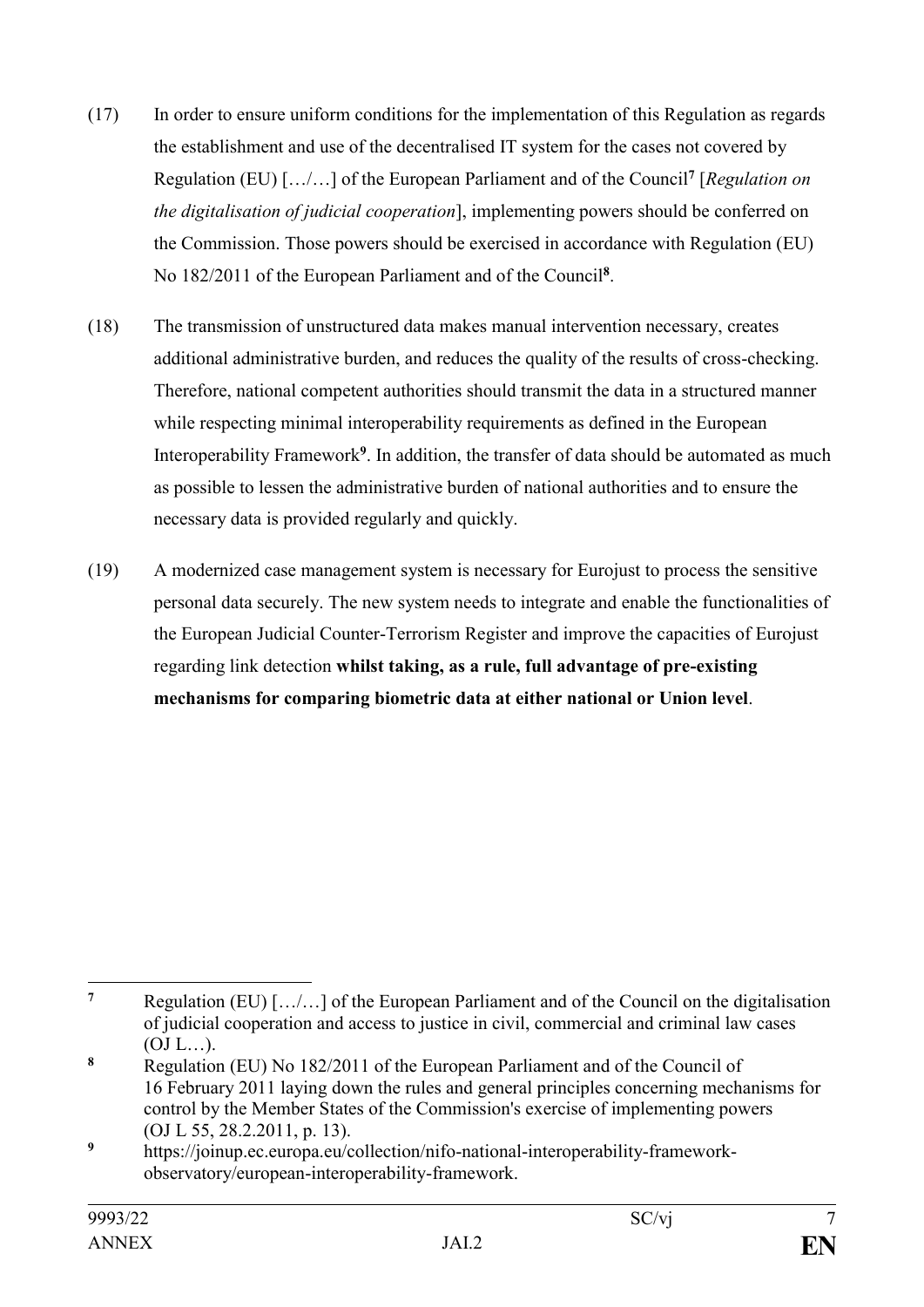- (20) It is important to maintain the control and responsibility of the national members for the data, which they receive from the national competent authorities. No operational personal data should be shared with another Member State by default. Operational personal data should only be shared in as far as national competent authorities authorise the exchange of data. In order to digitalise and speed up the follow up on potential links while ensuring full control over the data, handling codes should be introduced.
- (21) Terrorist activities **very** often affect two or more Member States. Terrorism already had a strong transnational component in the past. However, with the use and availability of electronic communication, transnational collaboration between terrorist offenders has increased significantly. Therefore, terrorist offences should be considered per se transnational in their nature. **However, the transnational character of a terrorist offence might not be known at the point at which the case is referred to a judicial authority. It is possible for the transnational character of a terrorist offence to be revealed through cross-checking by Eurojust. This is why investigation or prosecution of terrorist offences requires coordination and cooperation between prosecuting authorities or a prosecution on common grounds, as provided for in Article 85 TFEU. Therefore, information on terrorism cases should be exchanged with Eurojust, unless**  if the specific circumstances of the case do not clearly indicate a purely national character.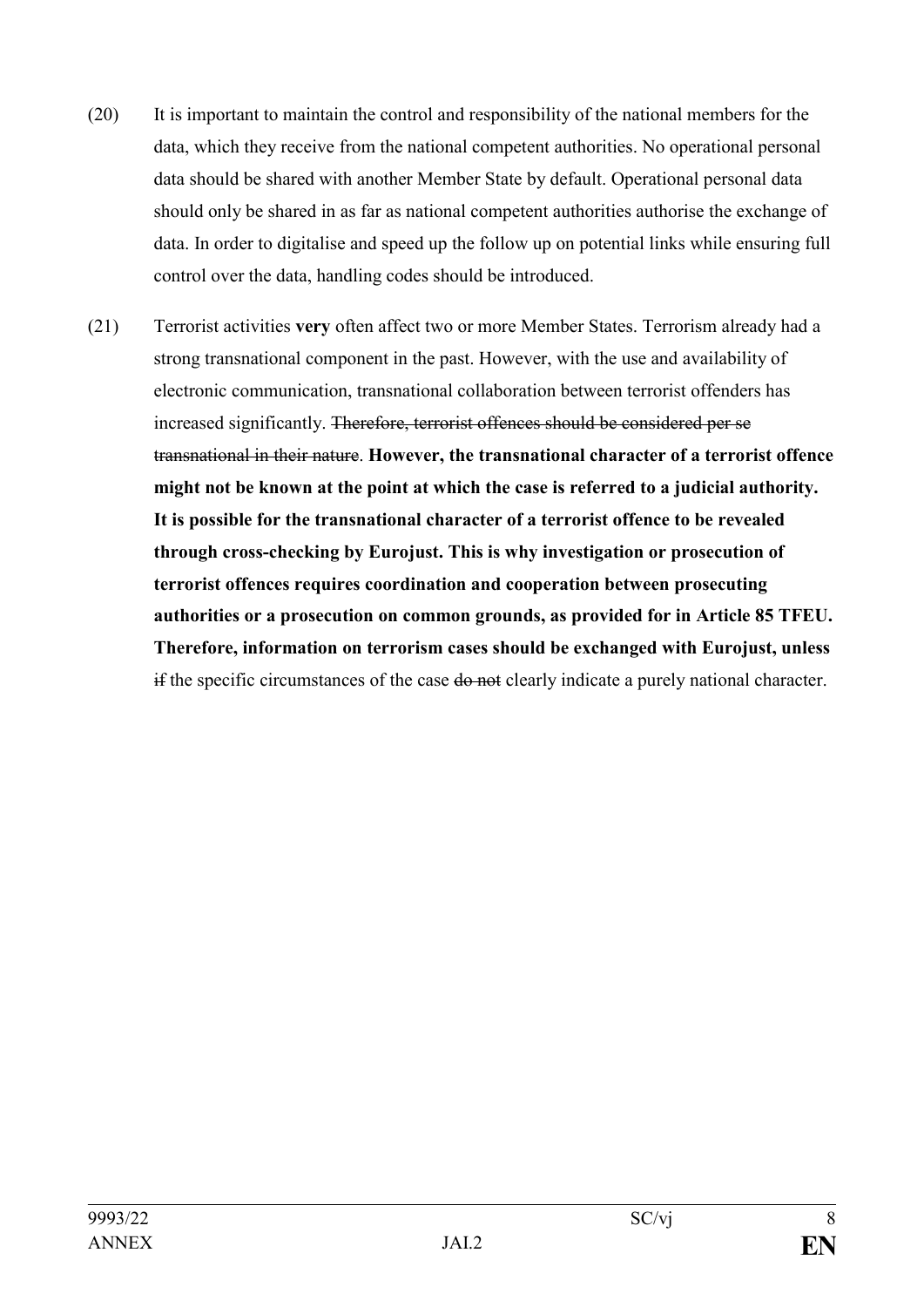(22) Investigations and prosecutions in terrorism cases are often impeded by the lack of information exchange between national investigation and prosecution authorities.

**Therefore it is necessary to extend the time limits for storing data in the European Judicial Counter-Terrorism Register**. **In addition,** In order to be able **the possibility** to cross-check new terrorist investigations also with previous investigations and **may** establish potential links **and the need for cooperation. Such cross-checking might reveal that a person suspected or prosecuted in an ongoing case in a Member State was suspected or prosecuted in a concluded case in another Member State. It may also establish links between ongoing investigations or prosecutions which could have been hidden otherwise. This is the case even where previous investigations ended in an acquittal or in a final decision not to prosecute.** It is therefore necessary to store the data on any previous investigations, not only on convictions and to extend the time limits for storing data in the European Judicial Counter-Terrorism Register. However, it is necessary to ensure that such data is processed for prosecution purposes only. The information may not be used for anything else but identifying links with ongoing investigations and prosecutions and for the support of those investigations and prosecutions. **Where the competent national authority decides that the processing of the data of acquitted or non-prosecuted persons after the decision on acquittal or non-prosecution becomes final is not necessary, including because of the specificities of the case or of the grounds for the acquittal or non-prosecution, those data should be deleted.**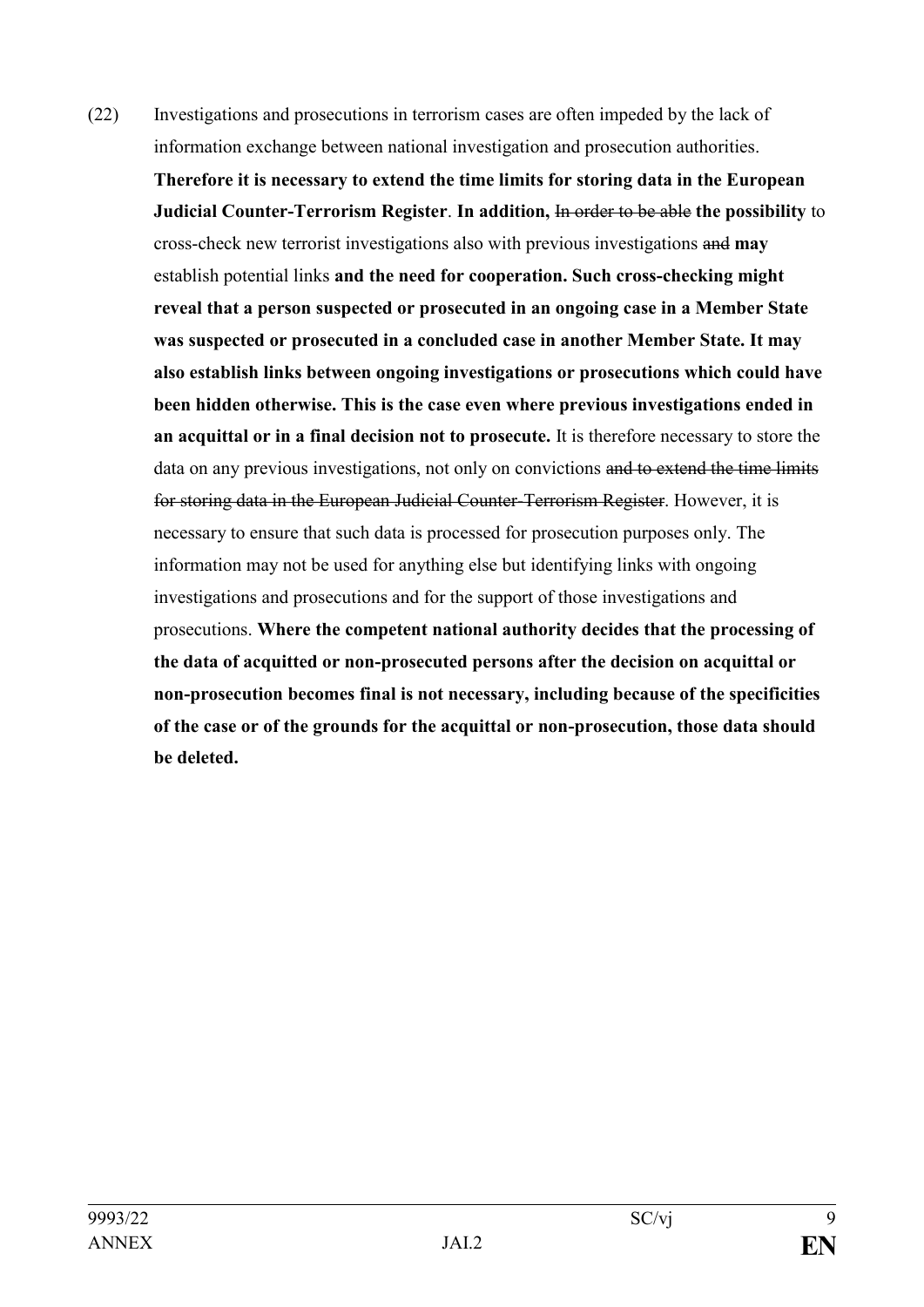- (23) Eurojust has concluded twelve cooperation agreements with third countries, which allow for the transfer of operational personal data and the secondment of a third-country liaison prosecutor to Eurojust. Moreover, the Trade and Cooperation Agreement between the European Union and the United Kingdom**<sup>10</sup>** allows for the secondment of a liaison prosecutor. In March 2021, the Council gave the Commission a mandate**<sup>11</sup>** to negotiate further cooperation agreements on the cooperation between Eurojust and thirteen further third states.
- (24) While Regulation (EU) 2018/1727 provides a legal basis for the cooperation and exchange of data with third countries, it does not contain any rules on the formal and technical aspects of the cooperation with third country liaison prosecutors seconded to Eurojust, in particular their access to the case management system. In the interest of legal certainty, Regulation (EU) 2018/1727 should provide an explicit legal basis for the cooperation between Eurojust and the third country liaison prosecutors and their access to the Eurojust case management system. Eurojust should ensure adequate safeguards and security measures for the protection of data and fundamental rights through the technical setup and internal rules.
- (25) In the interest of clarity, the relationship between the exchange of information between national competent authorities on terrorism cases with Eurojust under Decision 2005/671/JHA and Regulation (EU) 2018/1727 should be clarified. Therefore, the relevant provisions should be deleted from Decision 2005/671/JHA and be added to Regulation (EU) 2018/1727.

<sup>1</sup> **<sup>10</sup>** Agreement between the European Union and the European Atomic Energy Community, of the one part, and the United Kingdom of Great Britain and Northern Ireland, of the other part (OJ L 149, 30.4.2021, p.10).

**<sup>11</sup>** Council Decision (EU) 2021/7072 of 16 March 2021.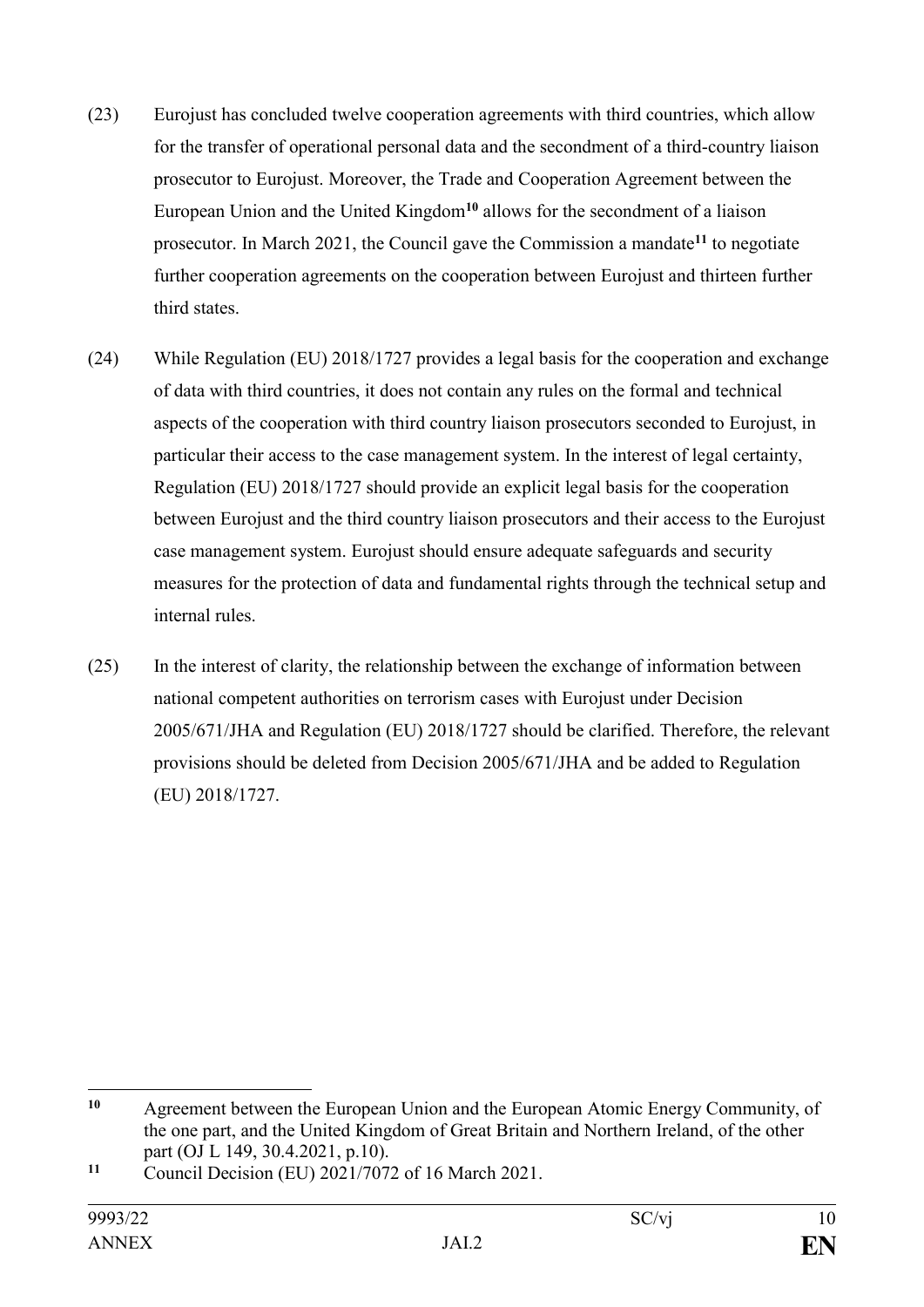- (26) While some Member States' competent national authorities are already connected to secure telecommunication connection as referred to in Article 9 of Council Decision 2008/976/JHA**<sup>12</sup>**, many competent authorities are not yet connected to secure telecommunication connection or secure communication channels. In order to ensure that the Member States have sufficient time to provide such a connection for the competent authorities, a transitional period for implementation should be granted.
- (27) **In accordance with Articles 1 and 2 and Article 4a(1) of Protocol No 21 on the position of the United Kingdom and Ireland in respect of the area of freedom, security and justice, annexed to the Treaty on European Union (TEU) and the Treaty on the Functioning of the European Union (TFEU), and without prejudice to Article 4 of that Protocol, Ireland is not taking part in the adoption of this Regulation and is not bound by it or subject to its application**. OR [In accordance with Article 3 and Article 4a(1) of Protocol No 21 on the position of the United Kingdom and Ireland in respect of the area of freedom, security and justice, annexed to the Treaty on European Union and to the Treaty on the Functioning of the European Union, Ireland has notified [, by letter of ..., its wish to take part in the adoption and application of this Regulation.
- (28) In accordance with Articles 1 and 2 of Protocol No 22 on the Position of Denmark annexed to the Treaty on European Union and the Treaty on the Functioning of the European Union, Denmark is not taking part in the adoption of this Regulation and is not bound by it or subject to its application.
- (29) The European Data Protection Supervisor was consulted in accordance with Article 42 of Regulation (EU) 2018/1725 and delivered an opinion on 26 January 2022,

## HAVE ADOPTED THIS REGULATION:

 $12$ **<sup>12</sup>** Council Decision 2008/976/JHA of 16 December 2008 on the European Judicial Network, (OJ L 348, 24.12.2008, p. 130).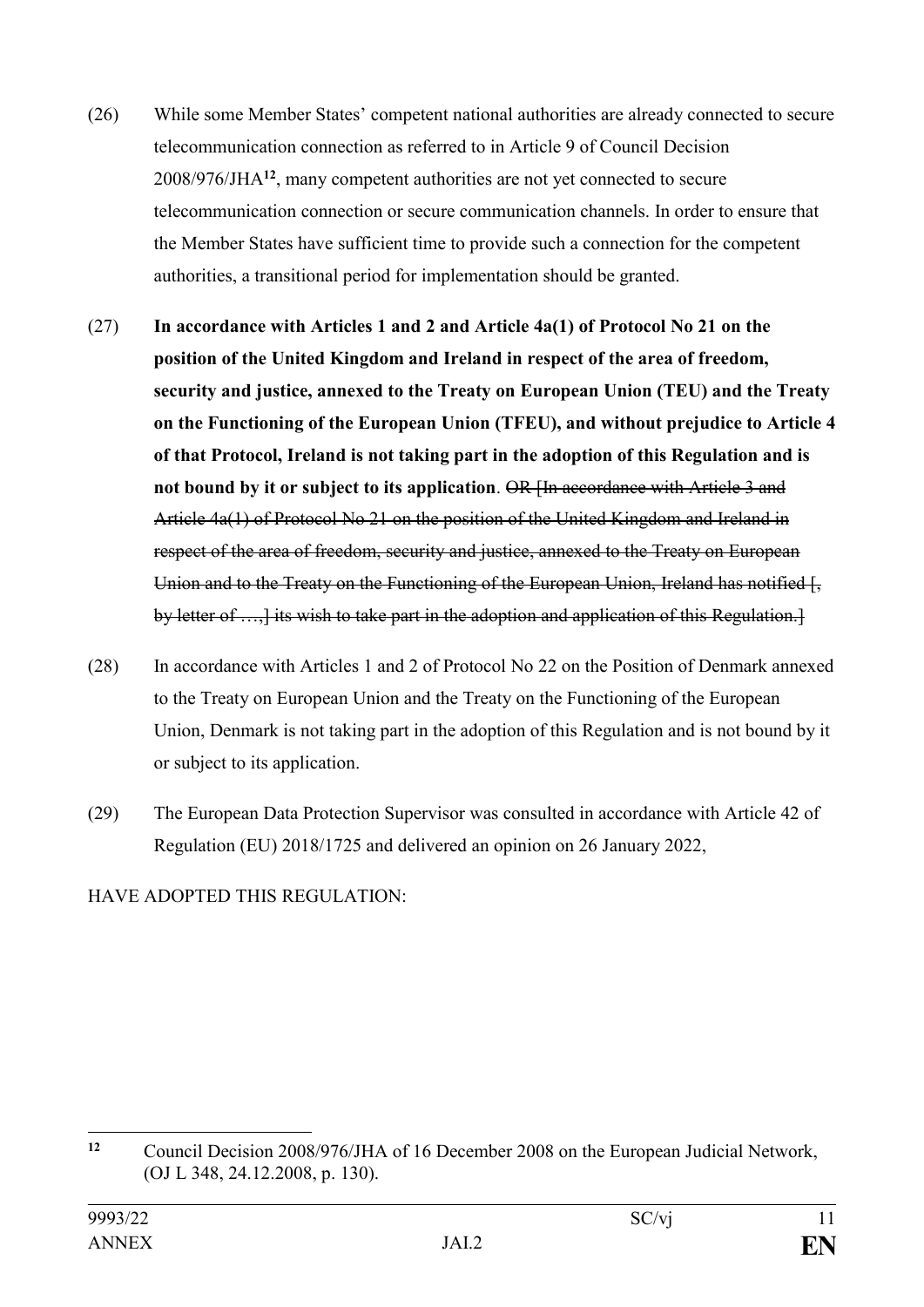#### *Article 1*

## **Amendments to Regulation (EU) 2018/1727**

Regulation (EU) 201**87**/1727 is amended as follows:

(1) in Article 3, paragraph 5 is replaced by the following:

"5. Eurojust may also assist with investigations and prosecutions that only affect a Member State and a third country or a Member State and an international organisation, provided that a cooperation agreement or arrangement establishing cooperation pursuant to Article 52 has been concluded with that third country or that international organisation, or provided that in a specific case there is an essential interest, in providing such assistance.

**The decision whether and how to provide judicial assistance remains solely with the competent authority of the Member State(s) concerned, subject to the application of conventions or other international agreements on mutual assistance in criminal matters, or of relevant provisions of national or Union law.**

(2) Article 20 is amended as follows:

(a) the following paragraph 2a is inserted:

"2a. Each Member State shall designate a competent national authority as Eurojust national correspondent for terrorism matters. This national correspondent for terrorism matters shall be a judicial or other competent authority. Where the national legal system requires, more than one authority can be designated. The national correspondent for terrorism matters shall have access to all relevant information in accordance with Article  $21a(1)$ . It shall be competent to collect such information and to send it to Eurojust.";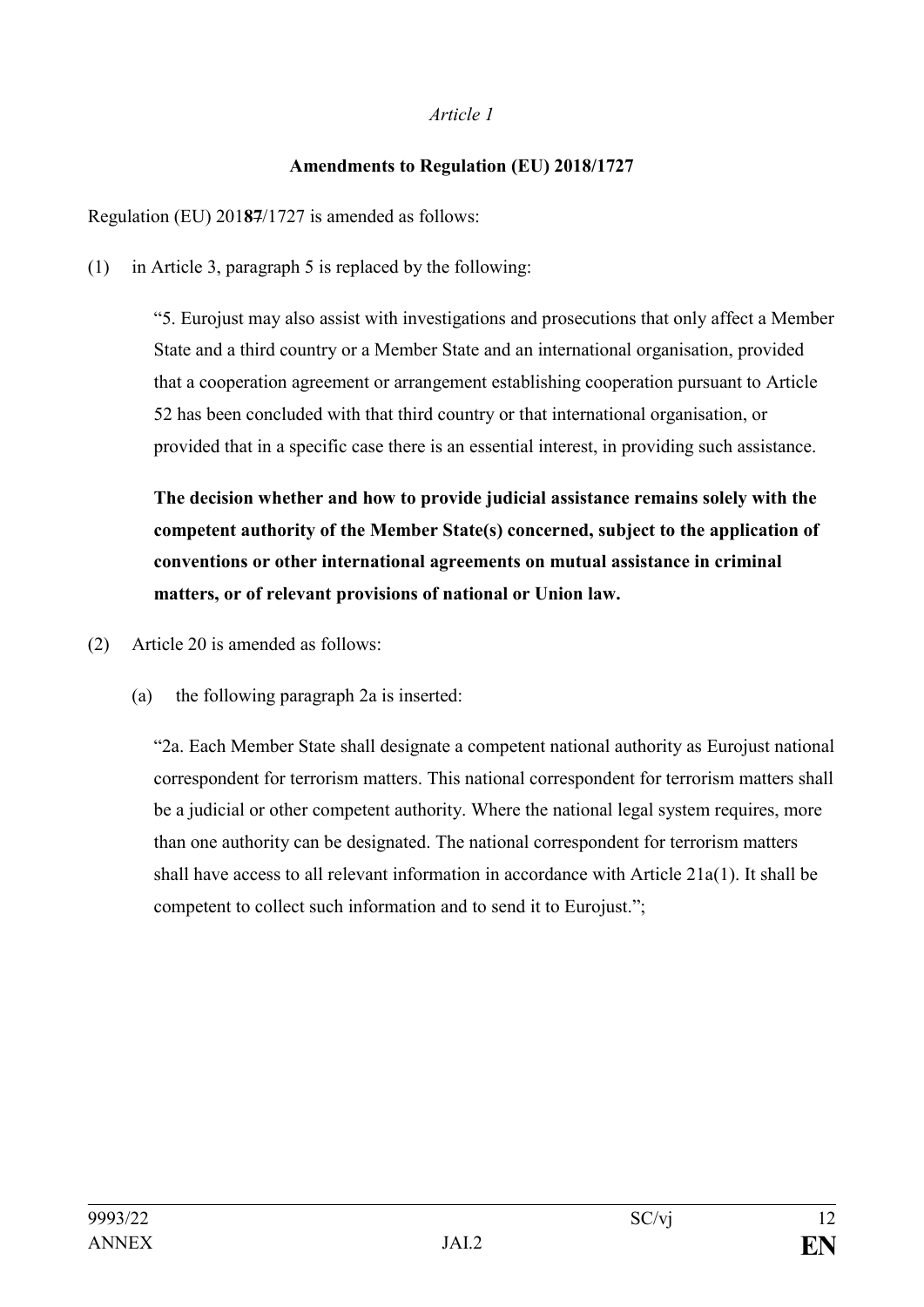**(b) in Article 20(8), the first sentence is replaced by the following:**

**"In order to meet the objectives referred to in paragraph 7, the persons referred to in paragraph 3, points (a), (b) and (c), shall be connected to the case management system in accordance with this Article and with Articles 23, 24, 25 and 34."**

- (3) Article 21 is amended as follows:
	- (a) paragraph 9 is replaced by the following:

"9. This Article shall not affect other obligations regarding the transmission of information to Eurojust.";

(b) paragraph 10 is **replaced by the following** : deleted;

**"10. The competent national authority shall not be obliged to provide such information where it has already been transmitted to Eurojust in accordance with other provisions of this Regulation.";**

(4) the following Article 21a is inserted:

## "*Article 21a*

## **Exchange of information on terrorism cases**

1. The competent national authorities shall inform their national members of any ongoing or concluded criminal investigations supervised by judicial authorities, prosecutions, court proceedings and court decisions on terrorist offences**. This obligation shall apply** as soon as **the case is referred to the judicial authorities, in accordance with national law** judicial authorities are involved. **It shall apply to all terrorist offences regardless of whether there is a known link to another Member State or a third country, unless the case, due to its specific circumstances, clearly affects only one Member State.**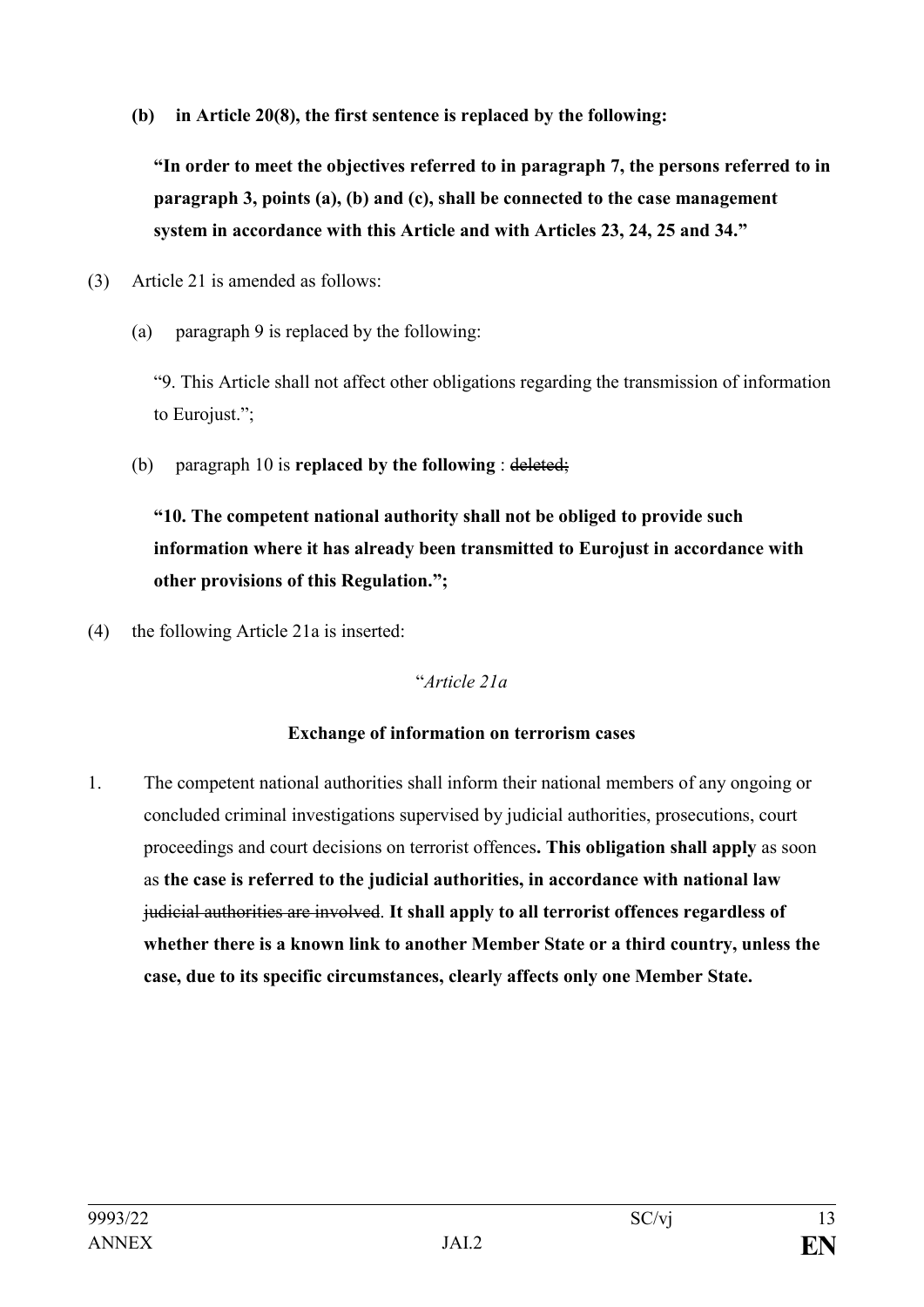- **2. Paragraph 1 shall not apply where :**
	- **a) the sharing of information would jeopardise a current investigation or the safety of an individual ; or**
	- **b) the sharing of information would be contrary to essential security interests of the Member State concerned.**
- **3**2. Terrorist offences for the purpose of this Article are offences referred to in Directive (EU) 2017/541 of the European Parliament and of the Council\*. The obligation referred to in paragraph 1 shall apply to all terrorist offences regardless whether there is a known link to another Member State or third country, unless the case, due to its specific circumstances, clearly affects only one Member State.

\* Directive (EU) 2017/541 of the European Parliament and of the Council of 15 March 2017 on combating terrorism and replacing Council Framework Decision 2002/475/JHA and amending Council Decision 2005/671/JHA (OJ L 88, 31.3.2017, p. 6).";

**4**3. The information transmitted in accordance with paragraph 1 shall include the operational personal data and non-personal data listed in Annex III. **That information may include personal data in accordance with Annex III, point d, if such personal data are held by or can be communicated to the competent national authorities in accordance with national law and if their transmission is necessary to identify reliably a data subject under Article 27(5).**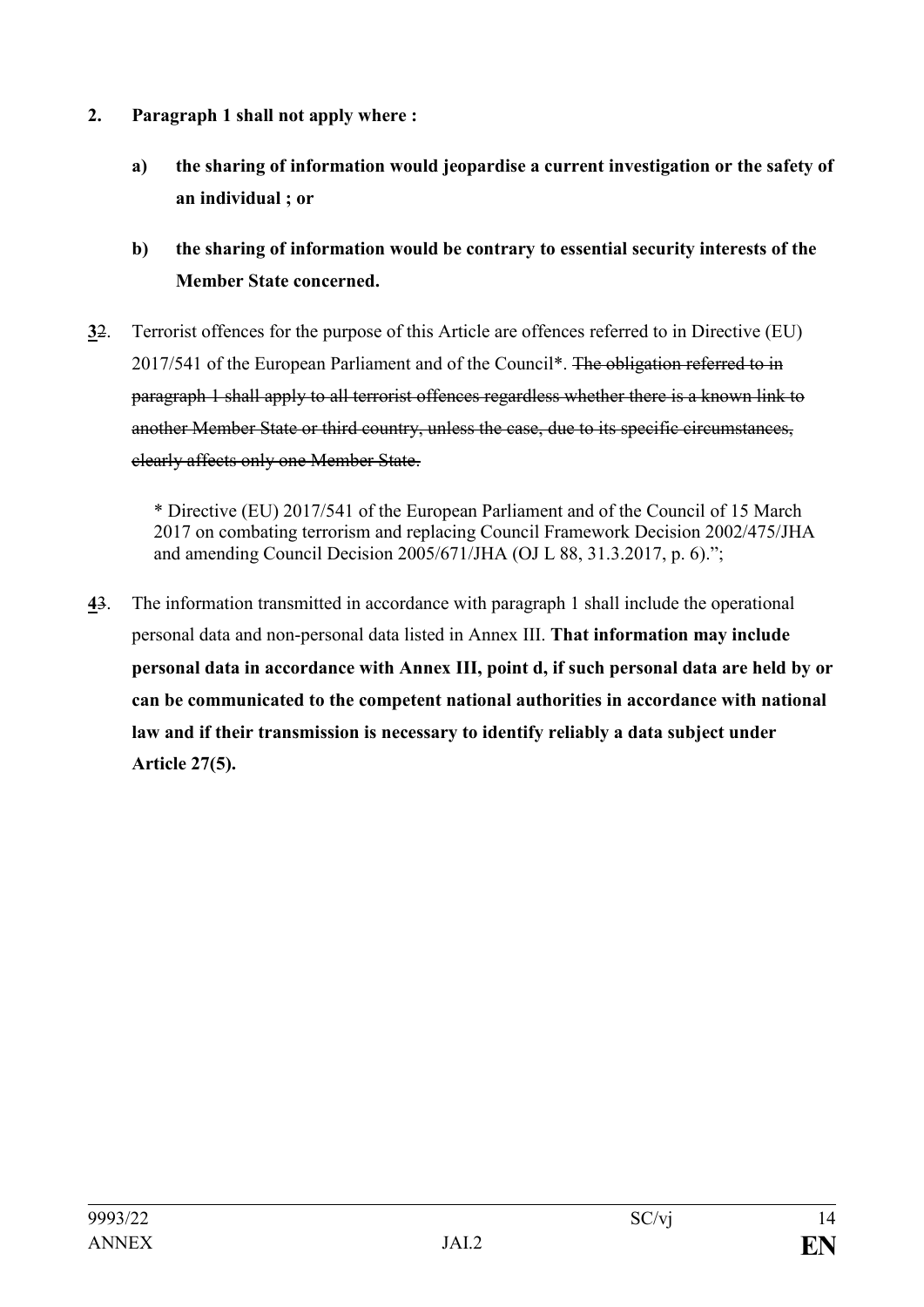**5**4. **Subject to paragraph 2,** the competent national authorities shall inform their national member without delay about any relevant changes **to the information transmitted under paragraph 1** in the national proceeding.

Without prejudice to the first subparagraph, the national authorities shall review and provide an update on the information transmitted under paragraph 1 at least every three months.

- 5. Paragraph 1 shall not apply where the sharing of information would jeopardise current investigations or the safety of an individual, or when it would be contrary to essential interests of the security of the Member State concerned.
- **6. The competent national authority shall not be obliged to provide such information where it has already been transmitted to Eurojust.**

(5) the following Articles 22a, 22b and 22c are inserted:

 $\mathcal{L}_\text{max}$ 

#### *"Article 22a*

# **Secure digital communication and data exchange between competent national authorities and Eurojust**

1. The communication between the competent national authorities and Eurojust under this Regulation shall be carried out through the decentralised IT system as defined in Regulation (EU) [.../…] of the European Parliament and of the Council\* [*Regulation on the digitalisation of judicial cooperation*].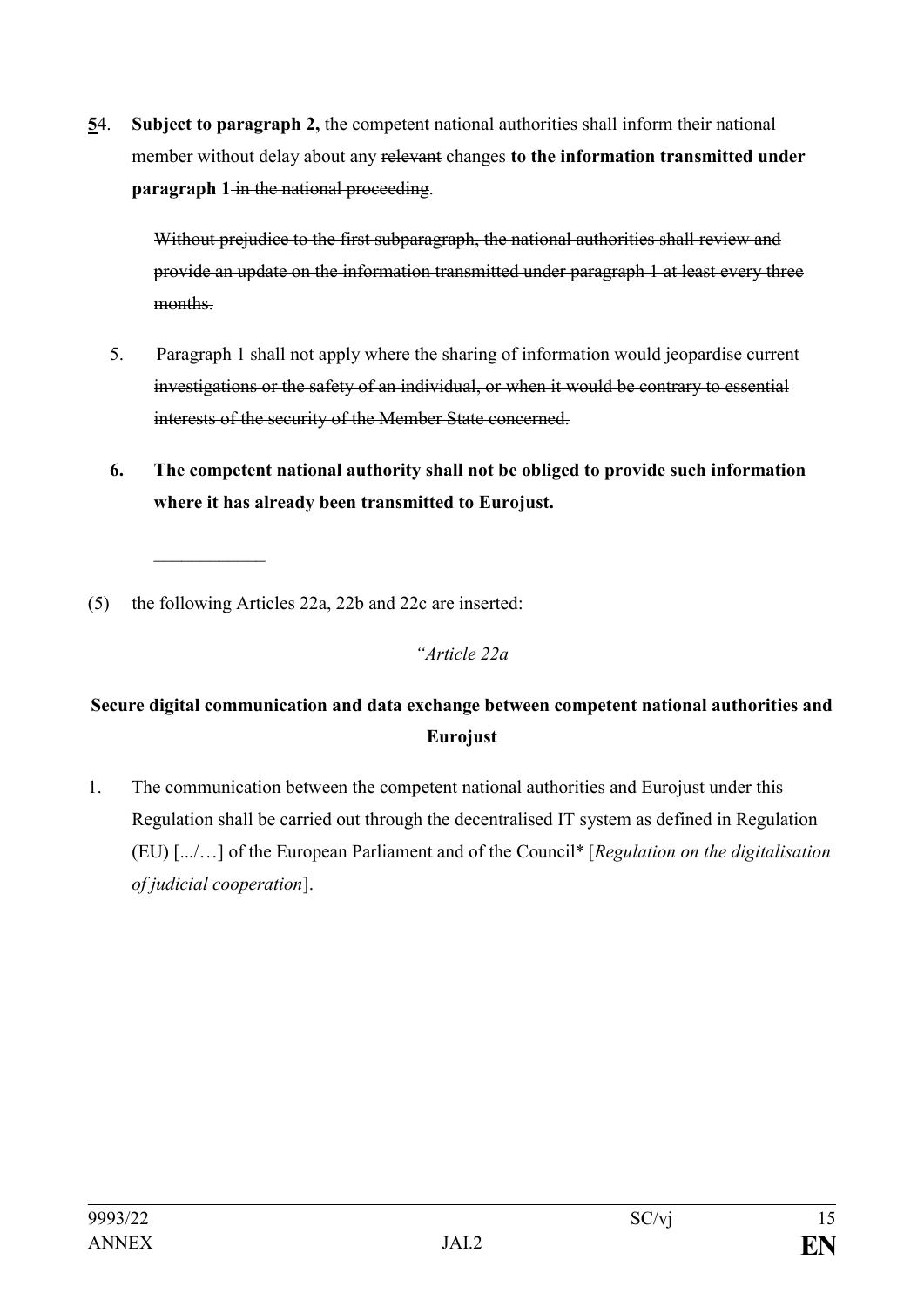- 2. Where exchange of information in accordance with paragraph 1 is not possible due to the unavailability of the decentralised IT system or due to exceptional circumstances, it shall be carried out by the swiftest, most appropriate alternative means. Member States and Eurojust shall ensure that the alternative means of communication are reliable and provide an equivalent level of security.
- 3. The competent national authorities shall transmit the information in accordance with Articles 21 and 21a to Eurojust in a semi-automated manner from national registers and in a structured way determined by **the Commission through an implementing act, pursuant to Articles 22b and 22c** Eurojust. **In particular, that implementing act shall determine the format of the data transmitted pursuant to Annex III, point d.**

\* [*Regulation (EU) […/…] of the European Parliament and of the Council on the digitalisation of judicial cooperation*](OJ L…).

 $\frac{1}{2}$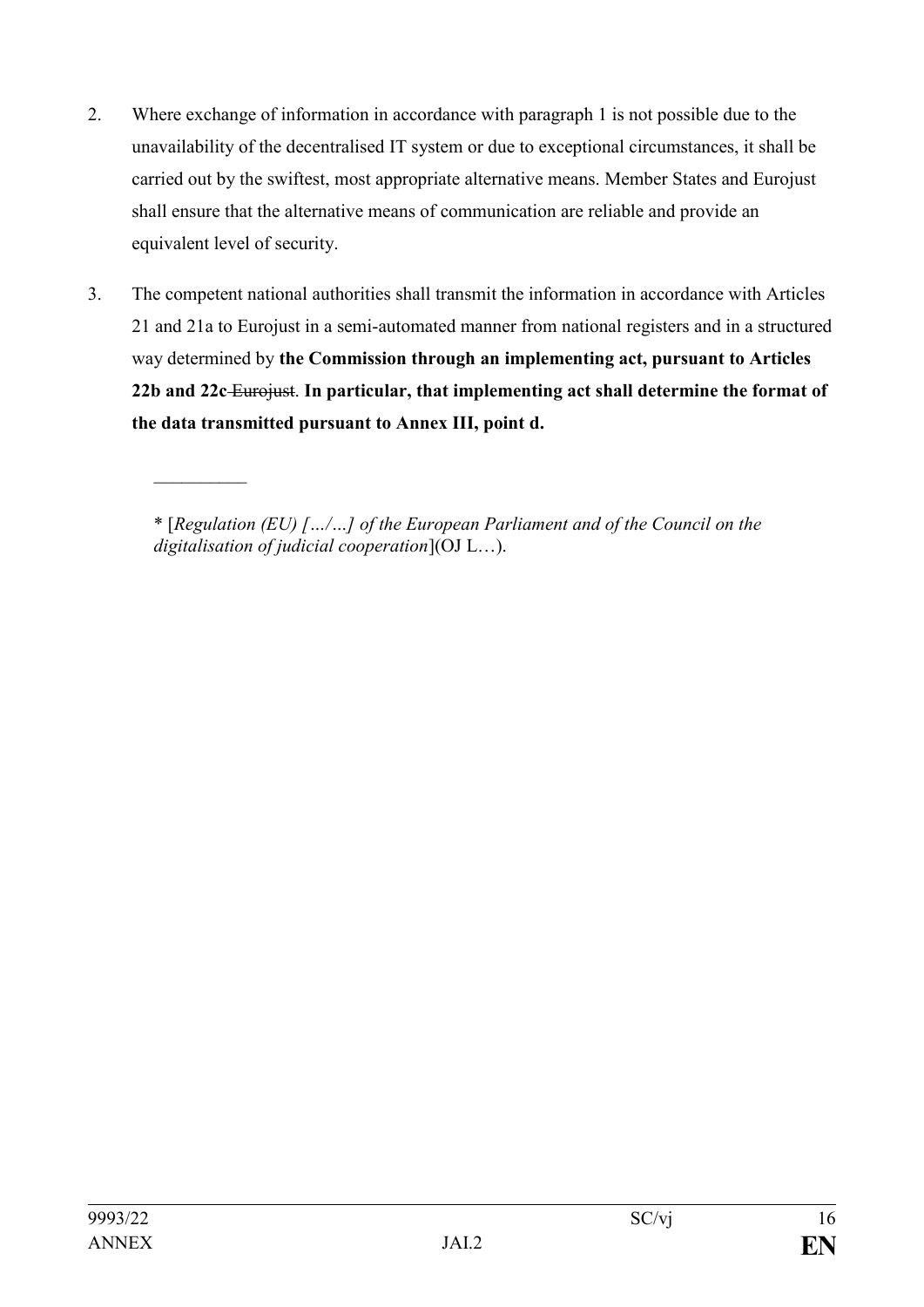#### *Article 22b*

#### **Adoption of implementing acts by the Commission**

- 1. The Commission shall adopt the implementing acts necessary for the establishment and use of the decentralised IT system for communication under this Regulation, setting out the following:
	- (a) the technical specifications defining the methods of communication by electronic means for the purposes of the decentralised IT system;
	- (b) the technical specifications for communication protocols;
	- (c) the information security objectives and relevant technical measures ensuring minimum information security standards and a high level of cybersecurity standards for the processing and communication of information within the decentralised IT system;
	- (d) the minimum availability objectives and possible related technical requirements for the services provided by the decentralised IT system;
	- (e) the establishment of a steering committee comprising representatives of the Member States to ensure the operation and maintenance of the decentralised IT system in order to meet the objectives of this Regulation.
- 2. The implementing acts referred to in paragraph 1 shall be adopted by [*2 years after entry into force*] in accordance with the examination procedure referred to in Article 22c(2).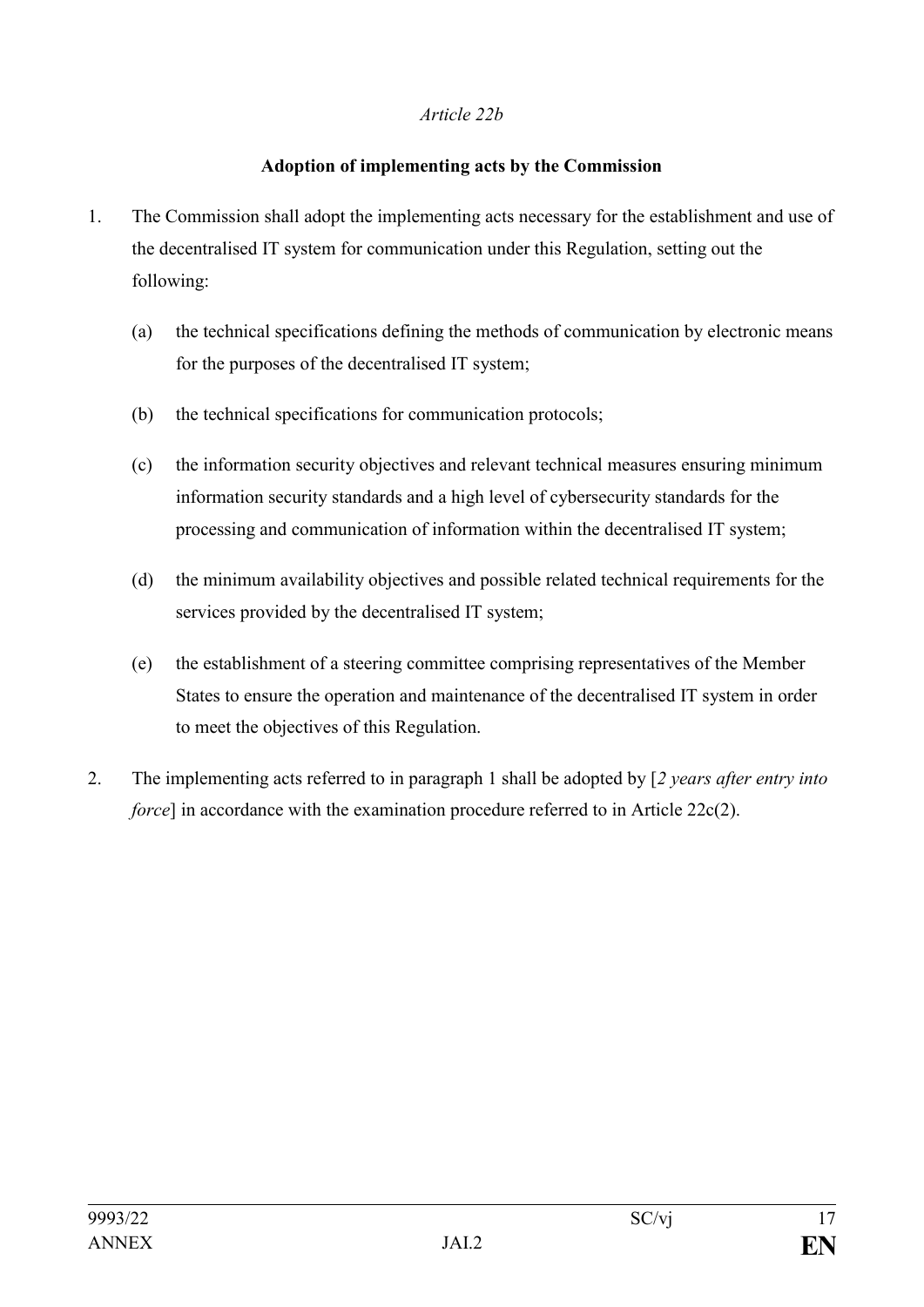## *Article 22c*

## **Committee Procedure**

- 1. The Commission shall be assisted by a committee. That committee shall be a committee within the meaning of Regulation (EU) No 182/2011 of the European Parliament and of the Council\*.
- 2. Where reference is made to this paragraph, Article 5 of Regulation (EU) No 182/2011 shall apply.

Where the committee delivers no opinion, the Commission shall not adopt the draft implementing act and Article 5(4), third subparagraph, of Regulation (EU) No 182/2011 shall apply.

 $\frac{1}{2}$ 

<sup>\*</sup> Regulation (EU) No 182/2011 of the European Parliament and of the Council of 16 February 2011 laying down the rules and general principles concerning mechanisms for control by Member States of the Commission's exercise of implementing powers (OJ L 55, 28.2.2011, p. 13).";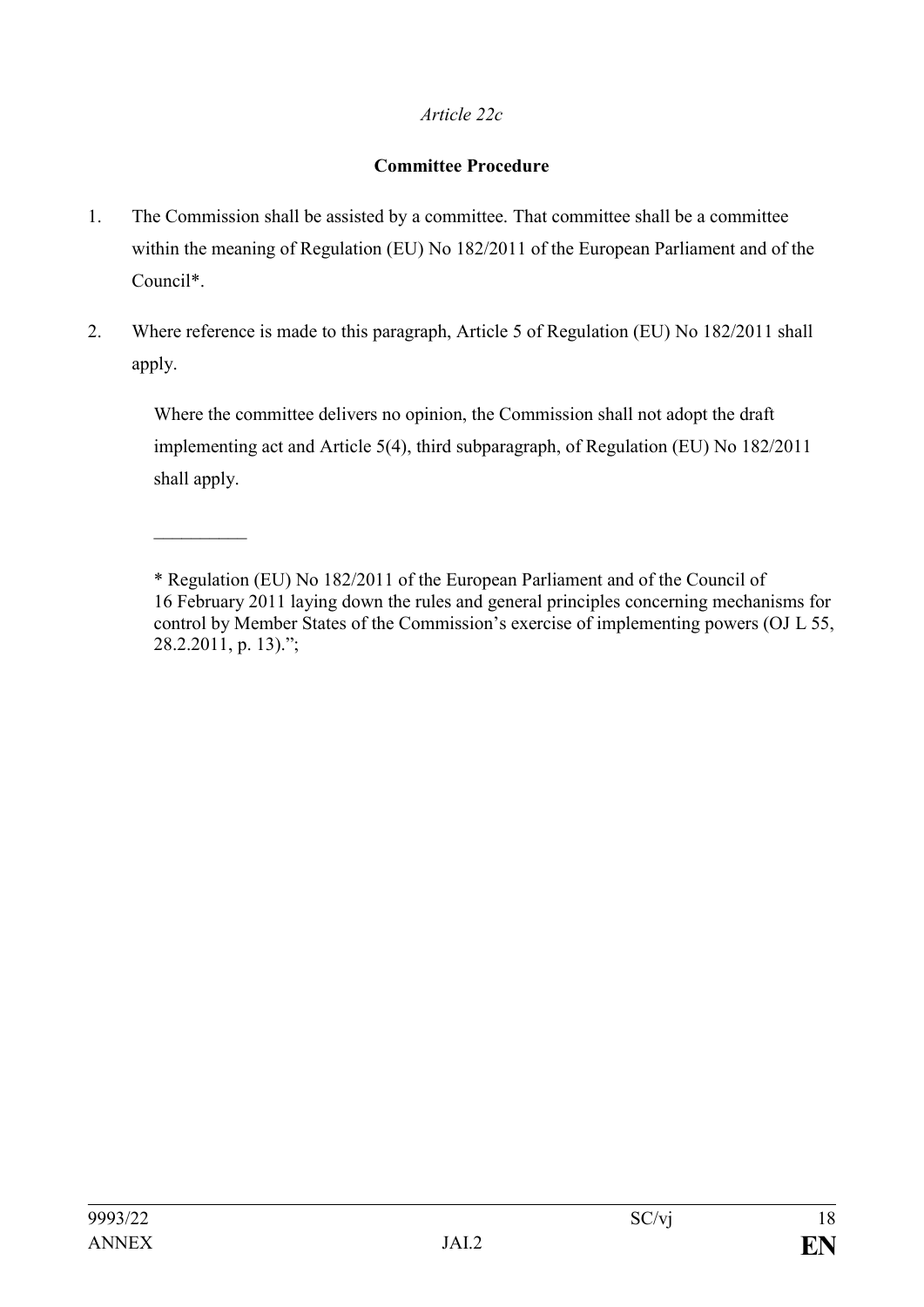(6) Articles 23, 24 and 25 are replaced by the following :

## "*Article 23*

## **Case Management System**

- 1. Eurojust shall establish a case management system for the processing of operational personal data listed in Annex II, the data listed in Annex III and non-personal data.
- 2. The purposes of the case management system shall be to:
	- (a) support the management and coordination of investigations and prosecutions for which Eurojust is providing assistance;
	- (b) ensure secure access to and exchange of information on on-going investigations and prosecutions;
	- (c) allow for the cross-checking of information and establishing cross-links;
	- (d) allow for the extraction of data for operational and statistical purposes;
	- (e) facilitate monitoring to ensure that the processing of operational personal data is lawful and complies with this Regulation and the applicable data protection rules.
- 3. The case management system may be linked to the secure telecommunications connection referred to in Article 9 of Council Decision 2008/976/JHA\* and other secure communication channel(s) in accordance with applicable Union law.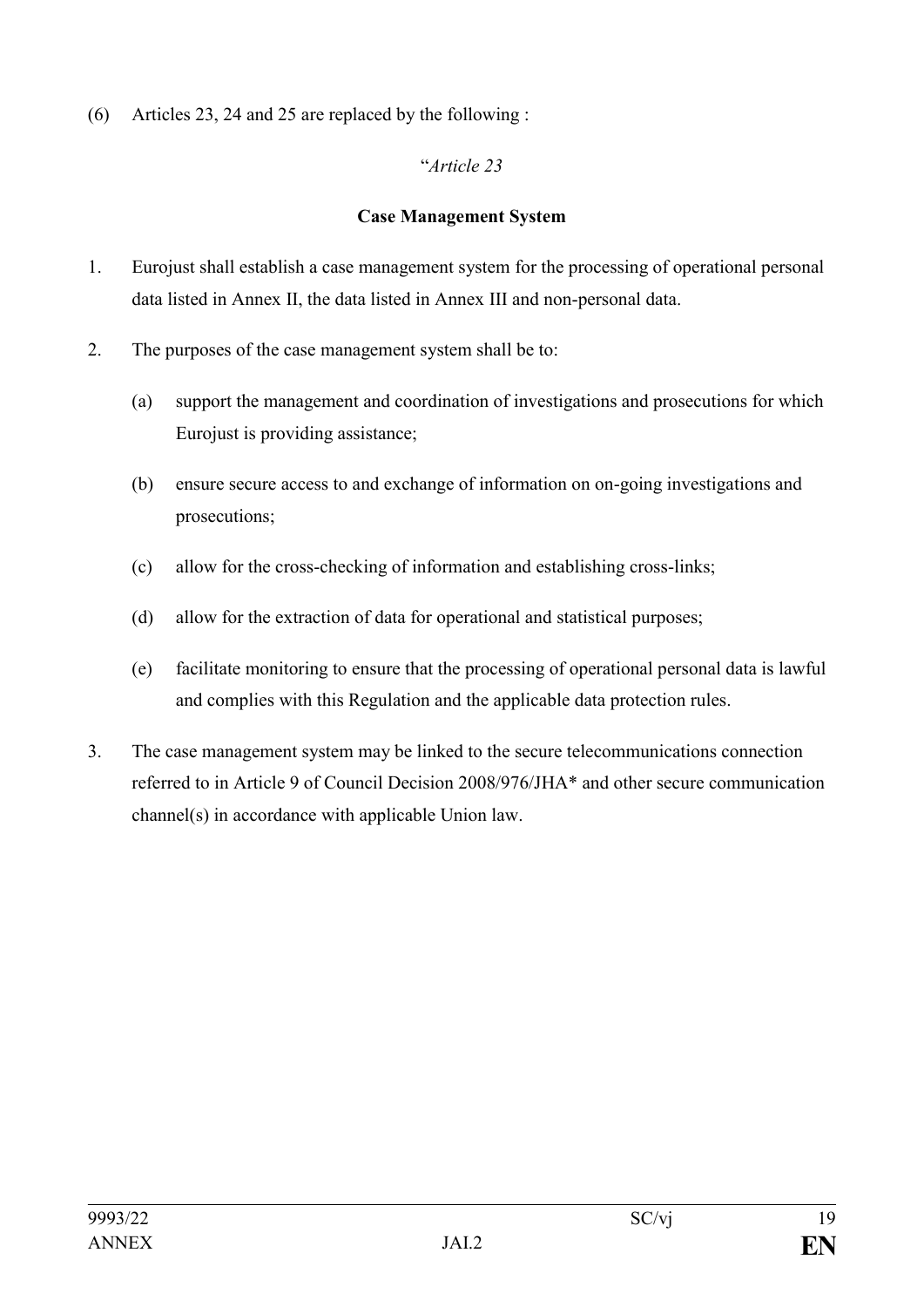4. In the performance of their duties, national members may process personal data on the individual cases, on which they are working, in accordance with this Regulation or other applicable instruments.

They shall allow the Data Protection Officer to have access to the personal data processed in the case management system.

5. For the processing of operational personal data, Eurojust may not establish any automated data file other than the case management system.

The national members may, however, temporarily store and analyse personal data for the purpose of determining whether such data are relevant to Eurojust's tasks and can be included in **the case management system** operational data management system. That data may be held for up to three months.

## *Article 24*

## **Management of the information in the case management system**

1. The national member shall store the information transmitted to him or her in accordance with this Regulation or other applicable instruments in the case management system.

The national member shall be responsible for the management of the data processed by that national member.

2. The national member shall decide, on a case-by-case basis, whether to keep access to the information restricted or to give access to it or to parts of it to other national members, to liaison prosecutors seconded to Eurojust, to authorised Eurojust staff or to any other person working on behalf of Eurojust who has received the necessary authorisation from the Administrative Director.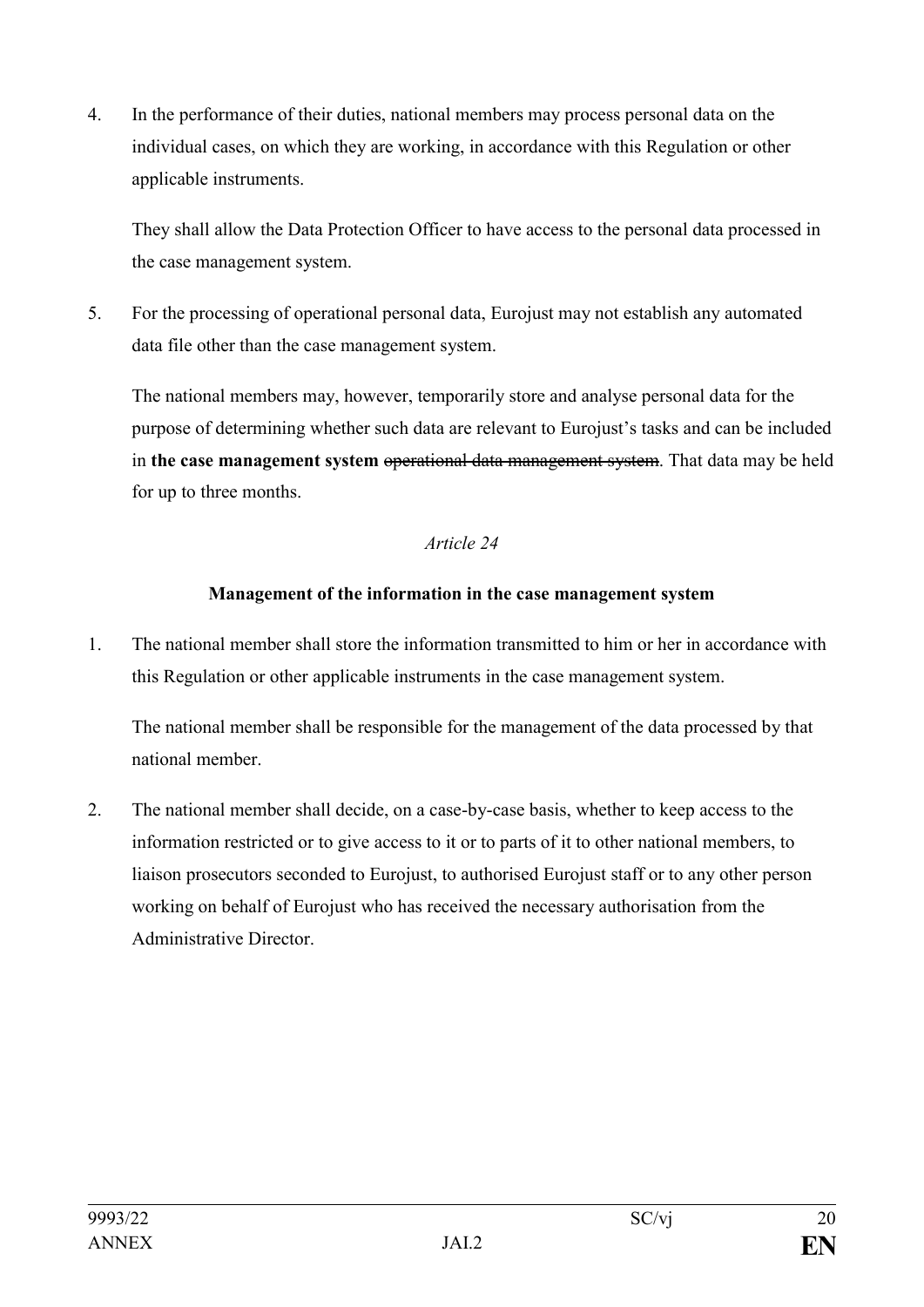3. The national member shall indicate, in general or specific terms, any restrictions on the further handling, access and transfer of the information if a cross-link referred to in Article 23(2), point (c), has been identified.

## *Article 25*

#### **Access to the case management system at national level**

- 1. **Persons referred to in Article 20(3), points (a), (b) and (c), shall at most have access to:** In so far as they are connected to the case management system, persons referred to in Article 20(3) shall only have access to:
	- (a) data controlled by the national member of their Member State, unless the national member, who has decided to introduce the data in the case management system, expressly denied such access;
	- (b) data controlled by national members of other Member States and to which the national member of their Member State has received access, unless the national member who controls the data expressly denied such access.
- 2. The national member shall, within the limitations provided for in paragraph 1 of this Article, decide on the extent of access, which is granted to the persons referred to in Article 20(3)**, points (a), (b) and (c), in their Member State** in so far as they are connected to the case management system.
- **3. Data provided in accordance with Article 21a may only be accessed at national level by national correspondents for Eurojust in terrorism matters as referred to in Article 20(3), point (c).**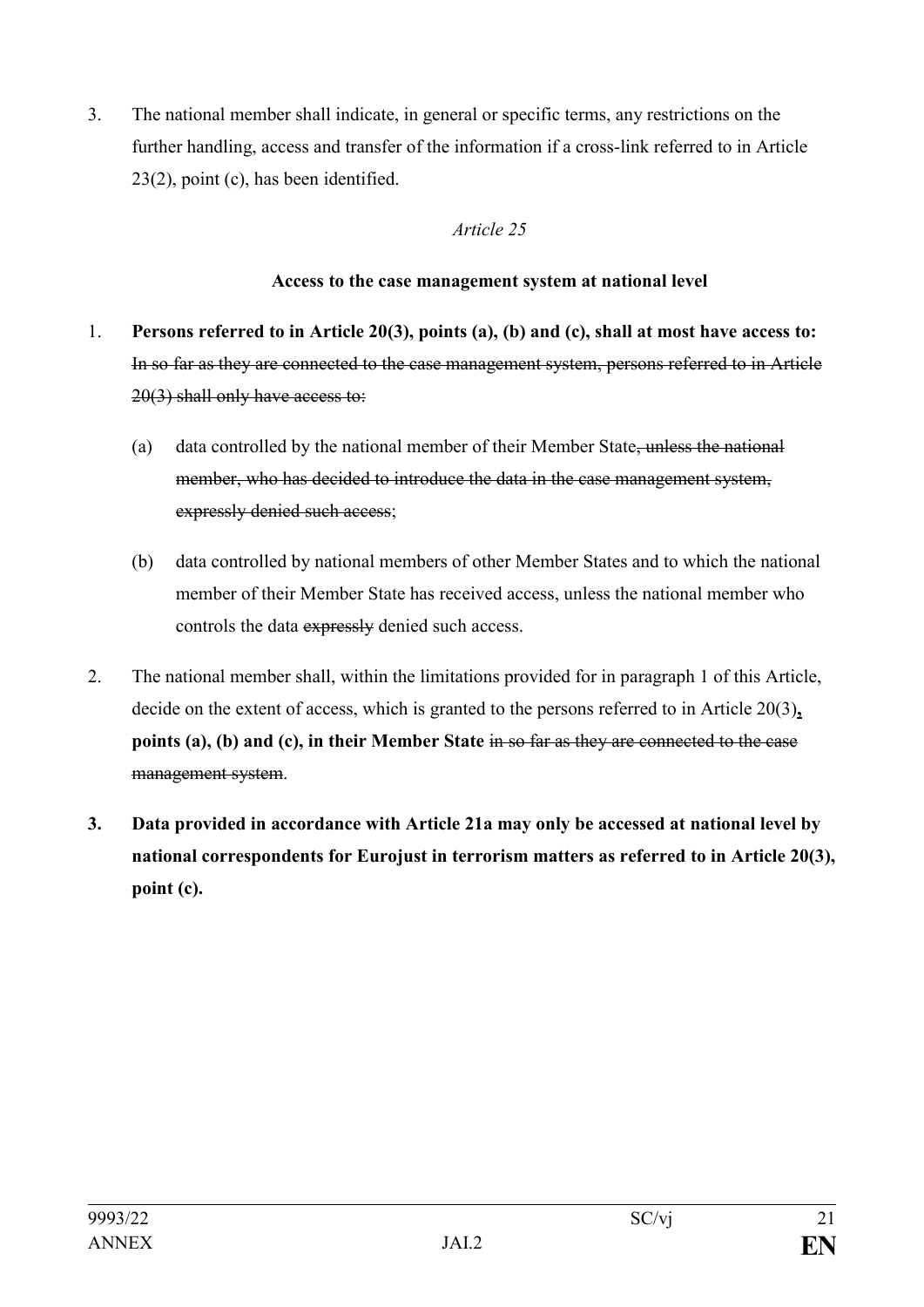- **4. Each Member State may decide, after consultation with its national member, that persons referred to in Article 20(3), points (a), (b) and (c), may, within the limitations provided for in paragraphs 1 to 3, enter information in the case management system concerning their Member State. Such contribution shall be subject to the validation by the respective national member. The College shall lay down the details of the practical implementation. Member States shall notify Eurojust and the Commission of their decision regarding the implementation of this paragraph. The Commission shall inform the other Member States thereof.**
- 3. Each Member State shall decide, after consultation with its national member, on the extent of access, which is granted in that Member State to the persons referred to in Article 20(3) in so far as they are connected to the case management system.

Member States shall notify Eurojust and the Commission of their decision regarding the implementation of the first subparagraph. The Commission shall inform the other Member States thereof.

 $\frac{1}{2}$ 

<sup>\*</sup> Council Decision 2008/976/JHA of 16 December 2008 on the European Judicial Network (OJ L 348, 24.12.2008, p. 130).";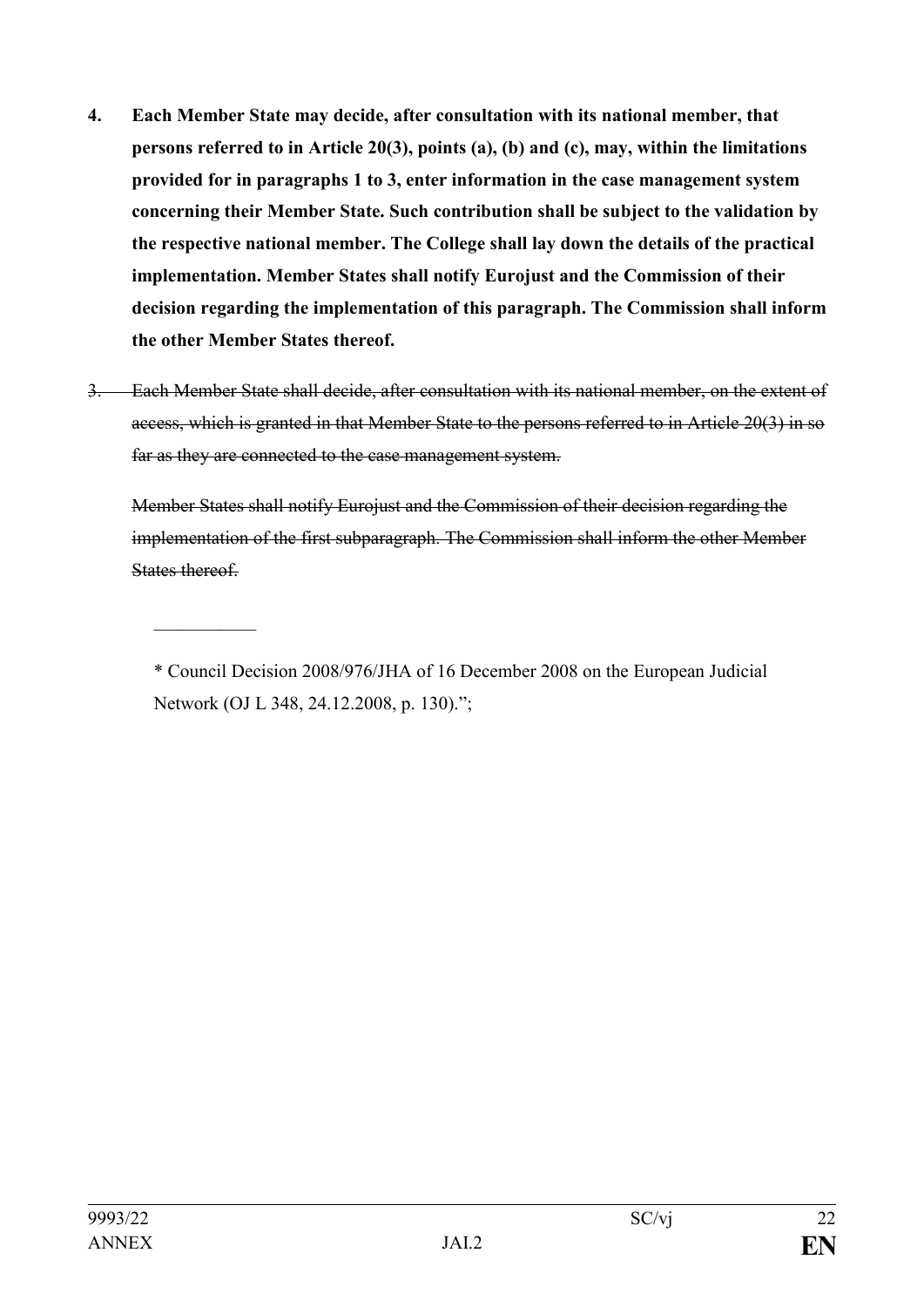- (7) Article 27 is amended as follows:
	- (a) paragraph 4 is replaced by the following:

"4. Eurojust may process special categories of operational personal data in accordance with Article 76 of Regulation (EU) 2018/1725. Where such other data refer to witnesses or victims within the meaning of paragraph 2 of this Article, the decision to process them shall be taken by the national members concerned.";

(b) the following paragraph 5 is added:

"5. Where operational personal data is transmitted in accordance with Article 21a, Eurojust may process the operational personal data listed in Annex III of the following persons:

- (a) persons to whom, in accordance with the national law of the Member State concerned, there are serious grounds for believing that they have committed or are about to commit a criminal offence in respect of which Eurojust is competent;
- (b) persons who have been convicted of such offence.

**Furthermore, and unless the competent national authority decides otherwise on a caseby-case basis, Eurojust may continue to process the operational personal data related to an acquitted person, in order to identify cross-links between the proceedings concluded by an acquittal, on the one hand, and other ongoing or future investigations or prosecutions, on the other hand.** 

**The previous subparagraph also applies to the operational personal data related to a person who has been the subject of a final decision of non-prosecution.**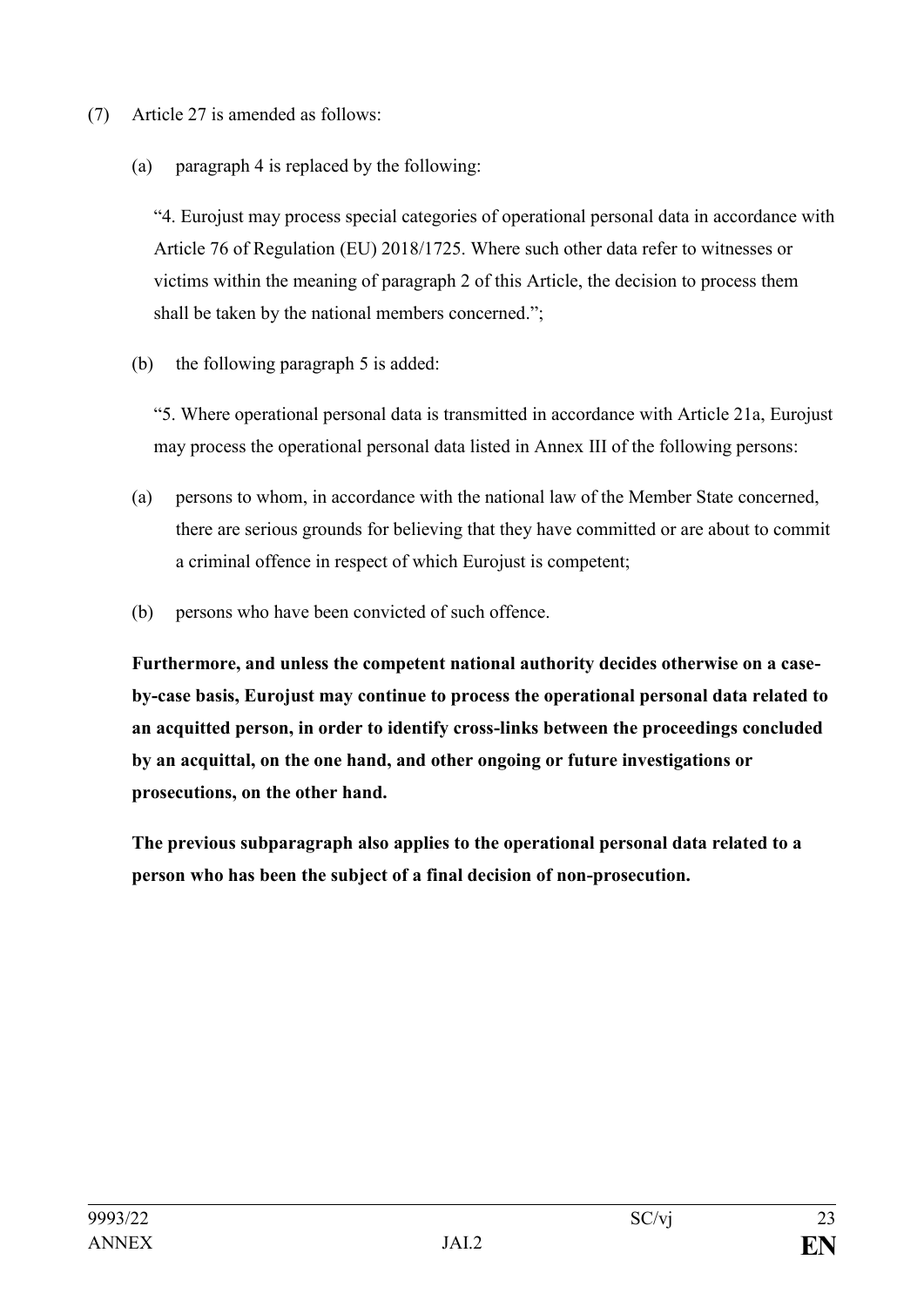Eurojust may continue to process the operational personal data referred to in point (a) of the first subparagraph also after the proceedings have been concluded under the national law of the Member State concerned, even in case of an acquittal. Where the proceedings did not result in a conviction, processing of personal data may only take place in order to identify links with other ongoing or concluded investigations and prosecutions as referred to in Article  $23(2)$ , point (c).";

- (8) Article 29 is amended as follows:
	- (a) the following paragraph 1a is inserted:

"1a. Eurojust shall not store operational personal data transmitted in accordance with Article 21a beyond the first applicable date among the following dates:

- (a) the date on which prosecution is barred under the statute of limitations of all the Member States concerned by the investigation and prosecutions;
- (b) five years after the date on which the judicial decision of the last of the Member States concerned by the investigation or prosecution became final; this time-period shall be two3years in the case of an acquittal **or final decision of non-prosecution;**
- **(c) the date on which Eurojust is informed of the decision of the competent national authority pursuant to Article 27(5).";**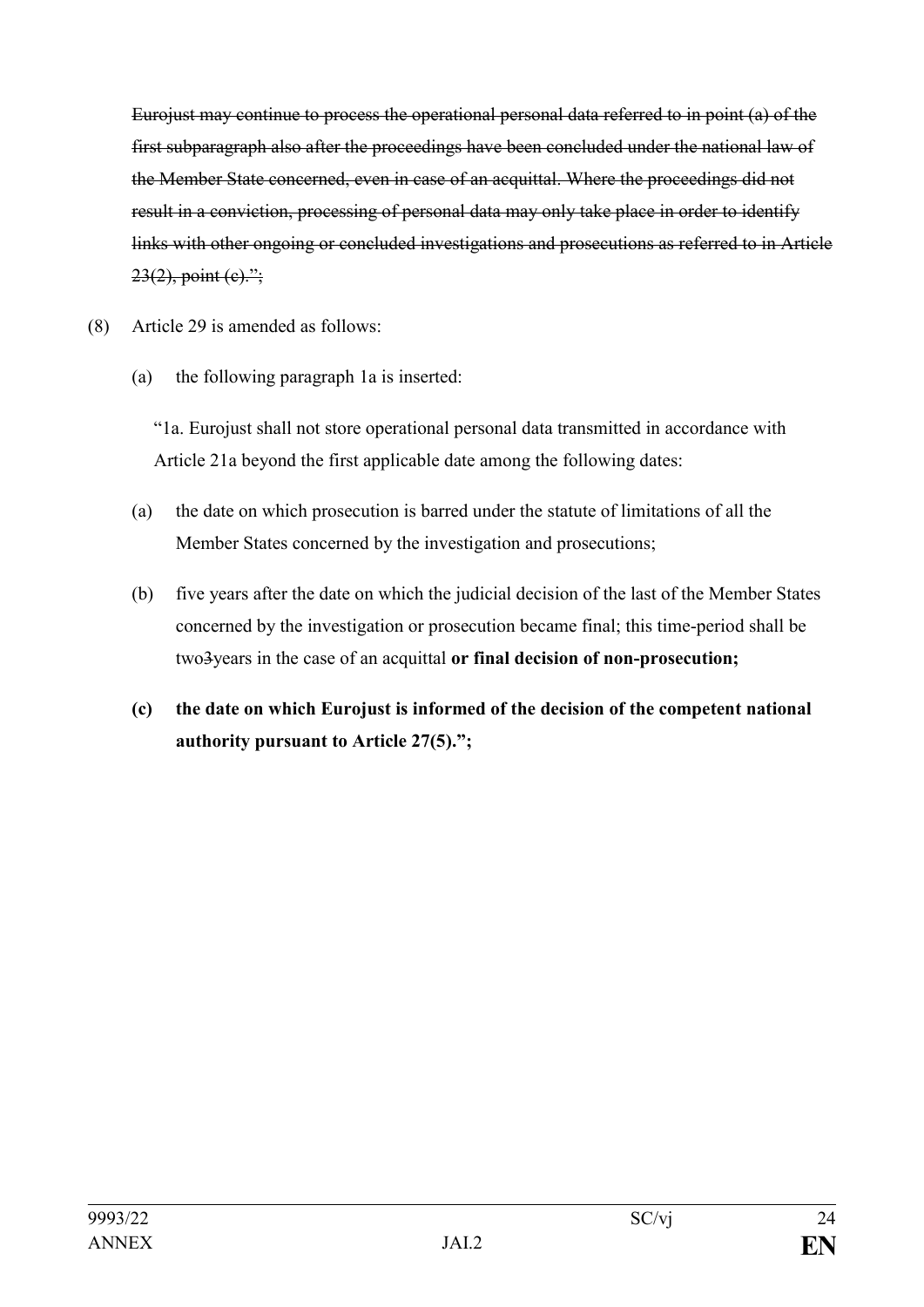(b) paragraphs 2 and 3 are replaced by the following:

"2. Observance of the storage deadlines referred to in paragraphs 1 and 1a of this Article shall be reviewed constantly by appropriate automated processing conducted by Eurojust, particularly from the moment in which Eurojust ceases to provide support.

A review of the need to store the data shall also be carried out every three years after they were entered.

If operational personal data referred to in Article 27(4) are stored for a period exceeding five years, the EDPS shall be informed thereof.

3. Before one of the storage deadlines referred to in paragraphs 1 and 1a expires, Eurojust shall review the need for the continued storage of the operational personal data where and as long as this is necessary to perform its tasks.

It may decide by way of derogation to store those data until the following review. The reasons for the continued storage shall be justified and recorded. If no decision is taken on the continued storage of operational personal data at the time of the review, those data shall be deleted automatically.";

(9) in Section III, the following Article 54a is inserted:

## "*Article 54a*

## **Third country liaison prosecutors**

1. A liaison prosecutor from a third country may be seconded to Eurojust based on a cooperation agreement concluded before 12 December 2019 between Eurojust and that third country or an international agreement between the Union and the third country pursuant to Article 218 TFEU allowing for the secondment of a liaison prosecutor.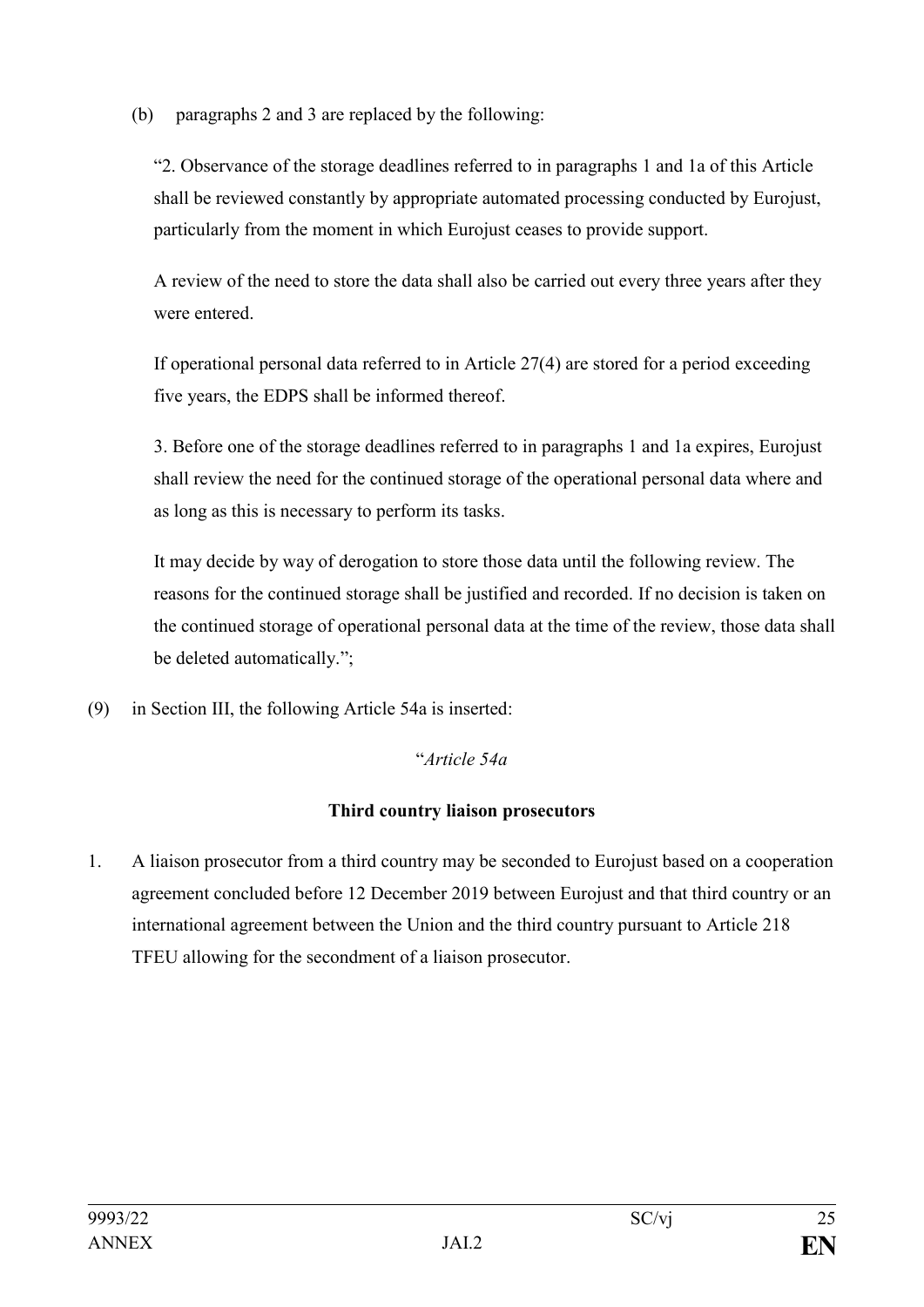- 2. The rights and obligations of the liaison prosecutor shall be set out in the cooperation agreement or international agreement referred to in paragraph 1 or working arrangement concluded in accordance with Article 47(3).
- 3. Liaison prosecutors seconded to Eurojust shall be granted access to the case management system for the secure exchange of data.

Transfers of operational personal data to third country liaison prosecutors through the case management system may only take place under the rules and conditions set out in this Regulation, the agreement with the respective country or other applicable legal instruments.

Article 24(1), the second sentence and Article 24(2) shall apply *mutatis mutandis* to liaison prosecutors.

The College shall lay down the detailed conditions of access.";

(10) In Article 80, the following paragraphs 8, 9 and 10 are added:

"8. Eurojust may continue to use the case management system composed of temporary work files and of an index until [*the first day of the month following the period of two years after the adoption of this Regulation*], if the new case management system is not in place yet.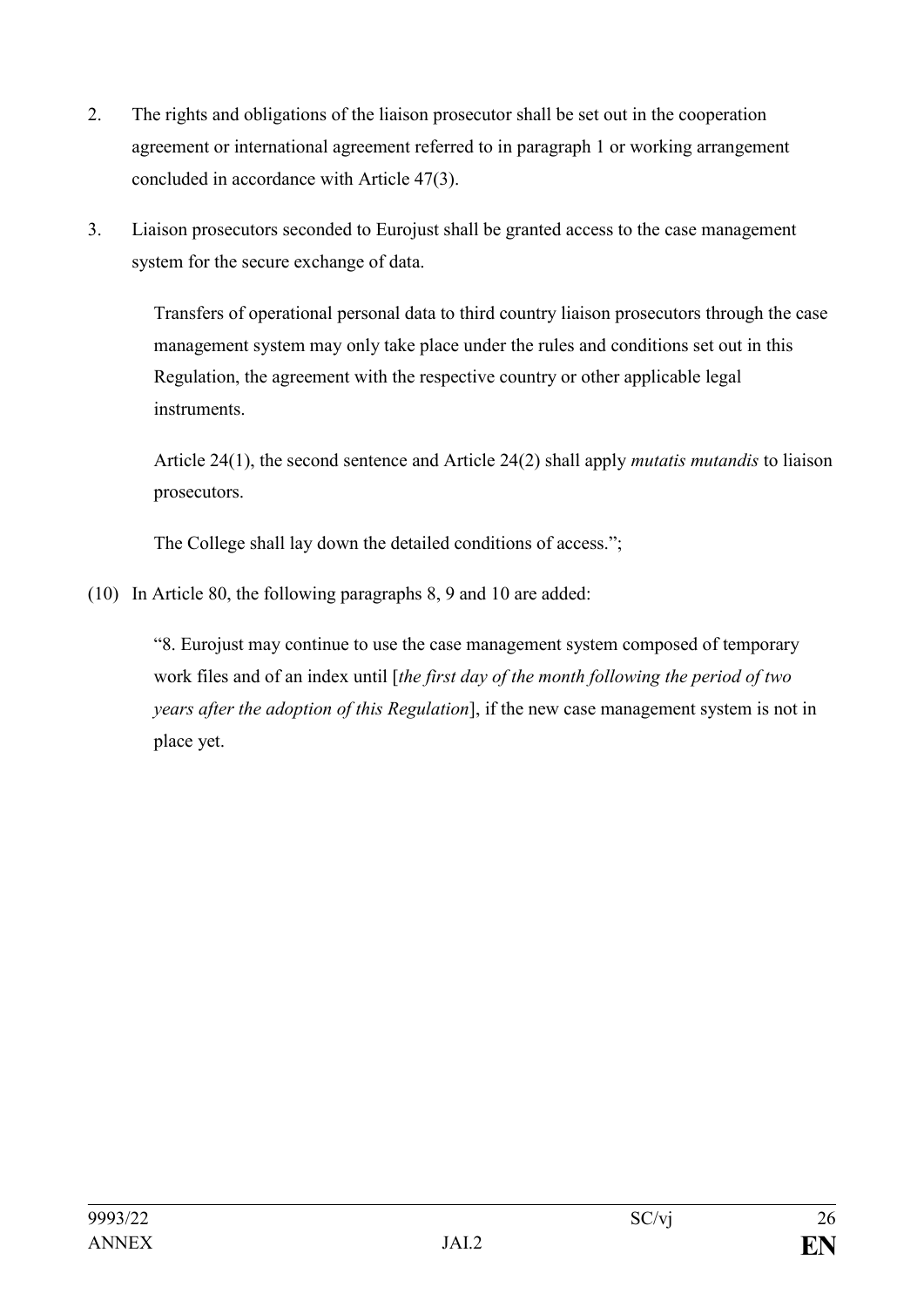9. The competent authorities and Eurojust may continue to use other channels of communication than referred to in Article 22a(1) until [*the first day of the month following the period of two years after the adoption of the implementing act referred to in Article 22b of this Regulation*], if those channels of communication are not available for direct exchange between them yet.

10. The competent authorities may continue to provide information in other ways than semi-automatically in accordance with Article 22a(3) until [*the first day of the month following the period of two years after the adoption of the implementing act referred to in Article 22b of this Regulation*], if the technical requirements are not in place yet.";

(11) the following Annex III is added:

"Annex III:

(a) information to identify the suspect, accused, convicted or acquitted person:

#### **For a natural person :**

- surname (family name);
- first names (given name);
- **alias;**
- date of birth;
- place of birth (town and country);
- nationality or nationalities;
- identification document (type and number);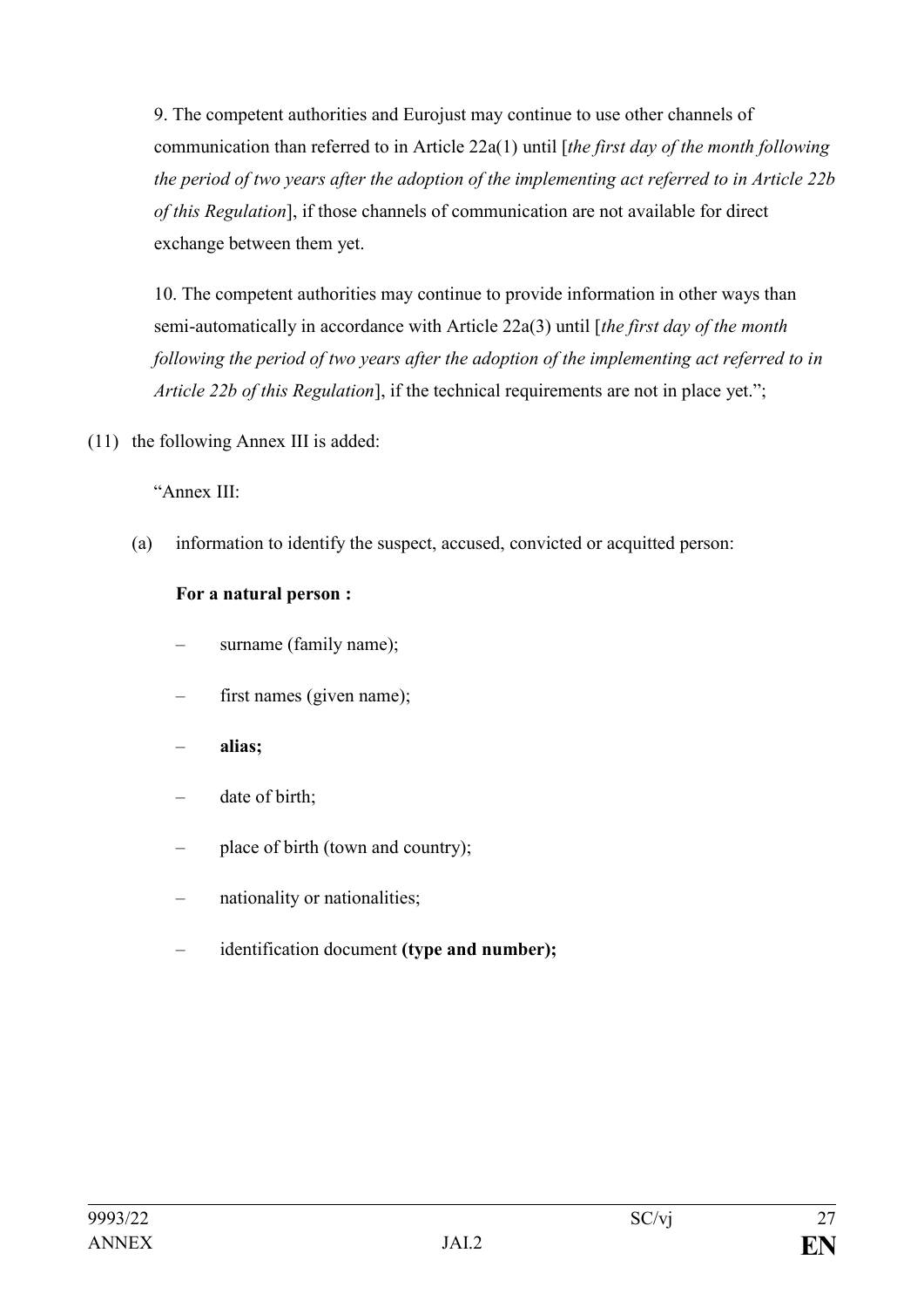- gender;
- **place of residence;**

**For a legal person:** 

- **business name;**
- **legal form;**
- **place of head office;**

#### **For both:**

- **telephone numbers;**
- **email addresses;**
- **details of bank accounts held with banks or financial institutions;**
- (b) information on the terrorist offence:
	- legal qualification of the offence under national law;
	- applicable form of serious crime from the list referred to in Annex I;
	- affiliation with terrorist group;
	- **information concerning legal persons involved in the preparation or commission of a terrorist offence;**
	- type of terrorism, such as jihadist, separatist, left-wing or right-wing;
	- brief summary of the case;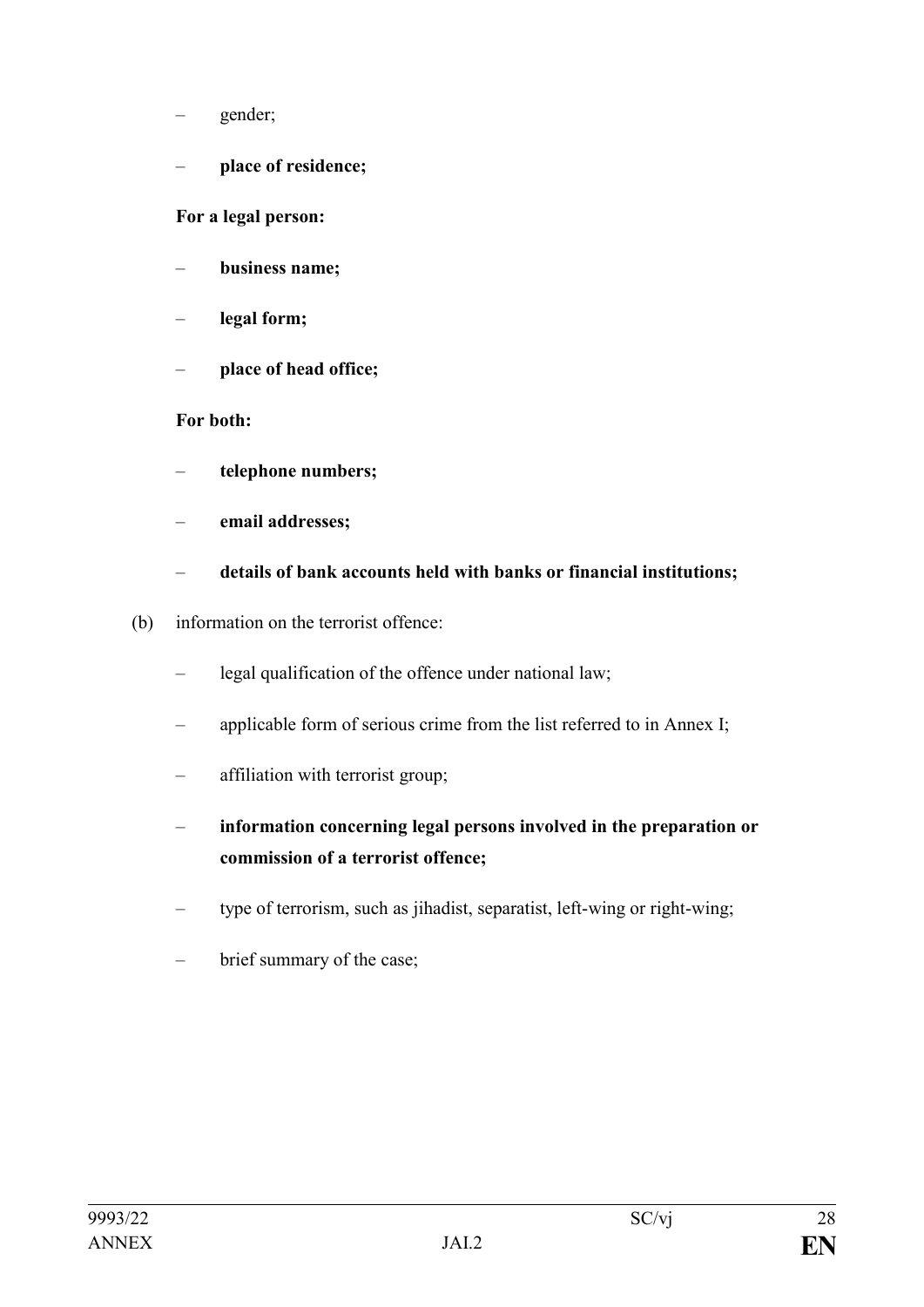- (c) information on the national proceedings:
	- status of the national proceedings;
	- responsible public prosecutor's office;
	- case number;
	- date of opening formal judicial proceedings;
	- links with other relevant cases;
	- (d) **additional** information to identify the suspect, where available, for the national competent authorities:
		- fingerprint data that have been collected in accordance with national law during criminal proceedings;
		- photographs.".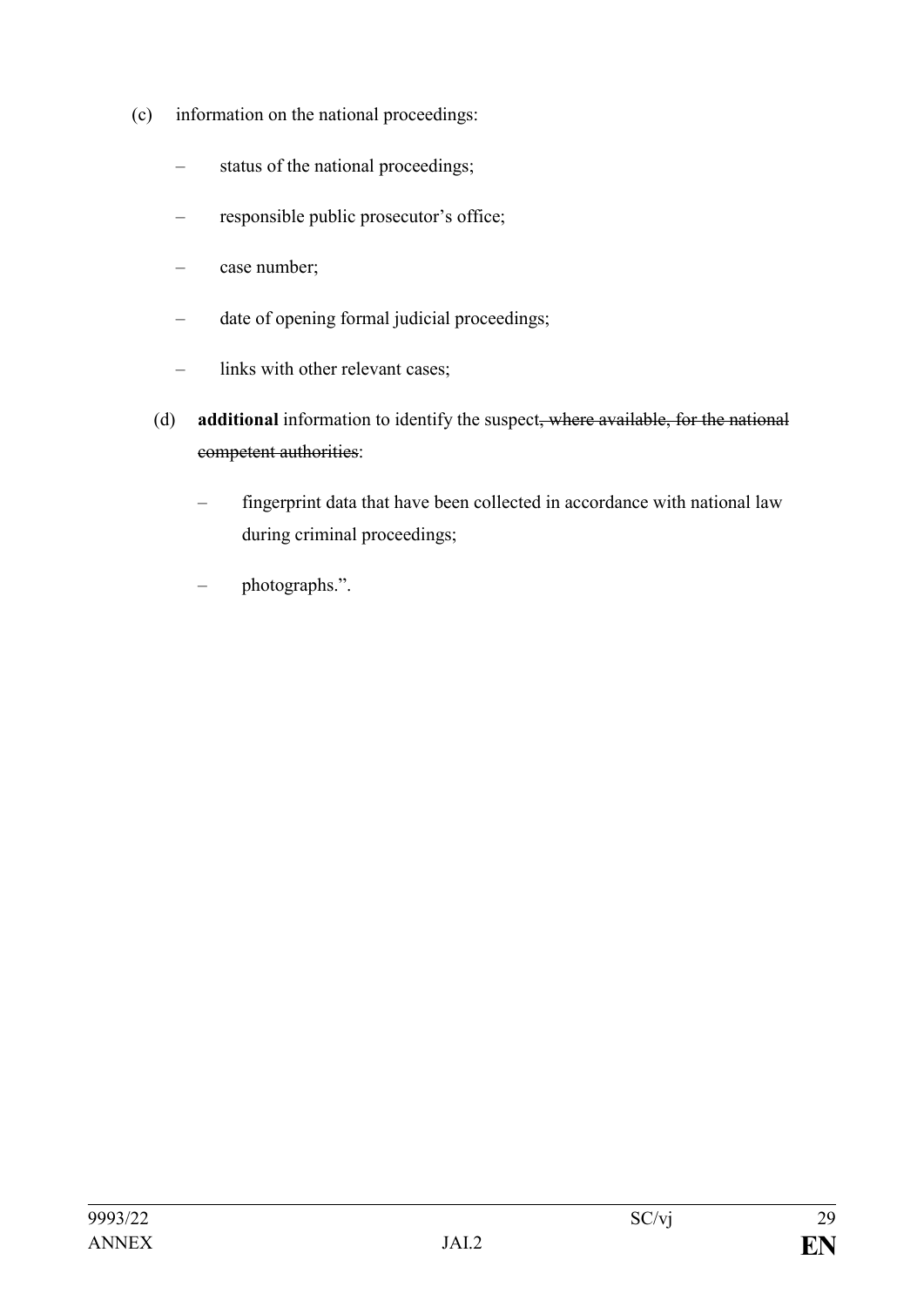#### *Article 2*

#### **Amendments to Decision 2005/671/JHA**

Decision 2005/671/JHA is amended as follows:

(1) in Article 1 point (c) is deleted.

(2) Article 2 is amended as follows:

- (a) paragraph 2 is deleted;
- (b) paragraph 3 is replaced by the following:

"3. Each Member State shall take the necessary measures to ensure that at least the information referred to in paragraph 4 concerning criminal investigations for terrorist offences which affect or may affect two or more Member States, gathered by the relevant authority, is transmitted to Europol, in accordance with national law and with Regulation (EU) 2016/794 of the European Parliament and of the Council \*.**<sup>13</sup>**

(c) paragraph 5 is deleted.

 $\frac{1}{2}$ 

<sup>\*</sup> Regulation (EU) 2016/794 of the European Parliament and of the Council of 11 May 2016 on the European Union Agency for Law Enforcement Cooperation (Europol) (OJ L 135, 24.5.2016, p. 53).";

<sup>1</sup> **<sup>13</sup>** It will be necessary to ensure that this Regulation enters into force before the Directive amending Council Decision 2005/671/JHA as regards its compliance with the Union's rules on the protection of personal data. This Directive will indeed amend the 2005 Decision on the basis of this new version of Article 2.